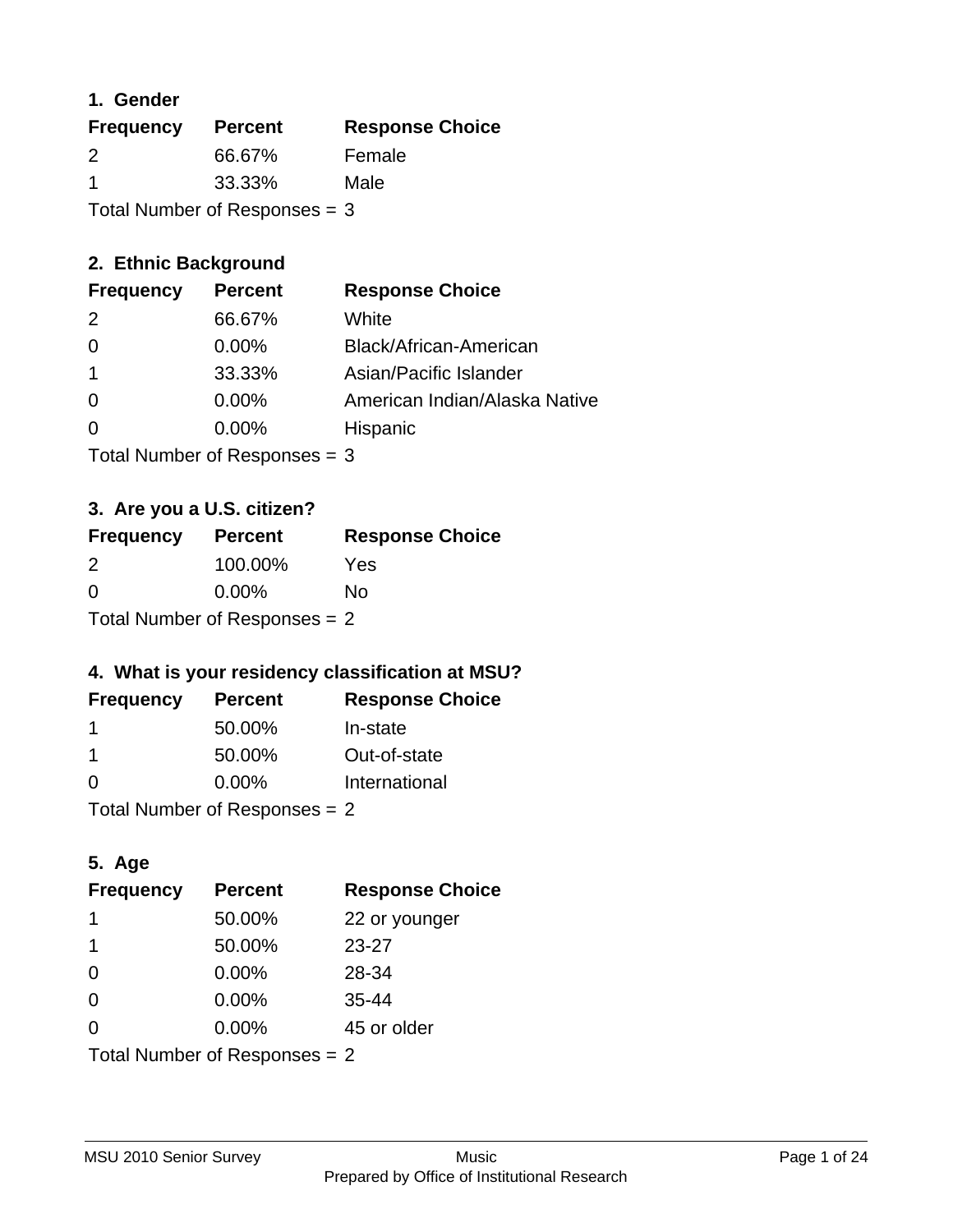**6. Has either of your parents received a bachelor's degree?**

| <b>Frequency</b>                | <b>Percent</b> | <b>Response Choice</b> |
|---------------------------------|----------------|------------------------|
|                                 | 50.00%         | Yes                    |
|                                 | 50.00%         | No                     |
| Total Number of Responses $= 2$ |                |                        |

# **7. Has either of your parents received a degree from Murray State?**

| <b>Frequency</b> | <b>Percent</b> | <b>Response Choice</b> |
|------------------|----------------|------------------------|
| <u>ึ</u> ೧       | $0.00\%$       | Yes                    |

| $\overline{2}$ | 100.00% | <b>No</b> |
|----------------|---------|-----------|
|                |         |           |

Total Number of Responses = 2

## **8. What was your original entry status to MSU?**

| <b>Frequency</b> | <b>Percent</b>                       | <b>Response Choice</b>                           |
|------------------|--------------------------------------|--------------------------------------------------|
| $\Omega$         | $0.00\%$                             | Freshman                                         |
| $\overline{1}$   | 50.00%                               | Transfer from community college/technical school |
| $\overline{1}$   | 50.00%                               | Transfer from 4-yr institution                   |
|                  | $Total$ Number of Despanses $\Omega$ |                                                  |

Total Number of Responses = 2

### **9. If transfer student, how many credits were transferred?**

| <b>Frequency</b>                 | <b>Percent</b> | <b>Response Choice</b> |
|----------------------------------|----------------|------------------------|
| -0                               | $0.00\%$       | 12 or fewer            |
| $\Omega$                         | $0.00\%$       | $13 - 30$              |
| $\mathcal{P}$                    | 100.00%        | $31 - 60$              |
| $\Omega$                         | $0.00\%$       | Over <sub>60</sub>     |
| $Total Number of Denonce \sim 2$ |                |                        |

Total Number of Responses = 2

# **10. If transfer student, approximately what percent of your University Studies (general education) classes did you take at Murray State?**

| <b>Frequency</b>                | <b>Percent</b> | <b>Response Choice</b> |
|---------------------------------|----------------|------------------------|
| $\mathbf 1$                     | 50.00%         | Under 25%              |
| $\mathbf 1$                     | 50.00%         | 25-49%                 |
| $\Omega$                        | 0.00%          | 50-74%                 |
| $\Omega$                        | 0.00%          | 75-100%                |
| Total Number of Responses $= 2$ |                |                        |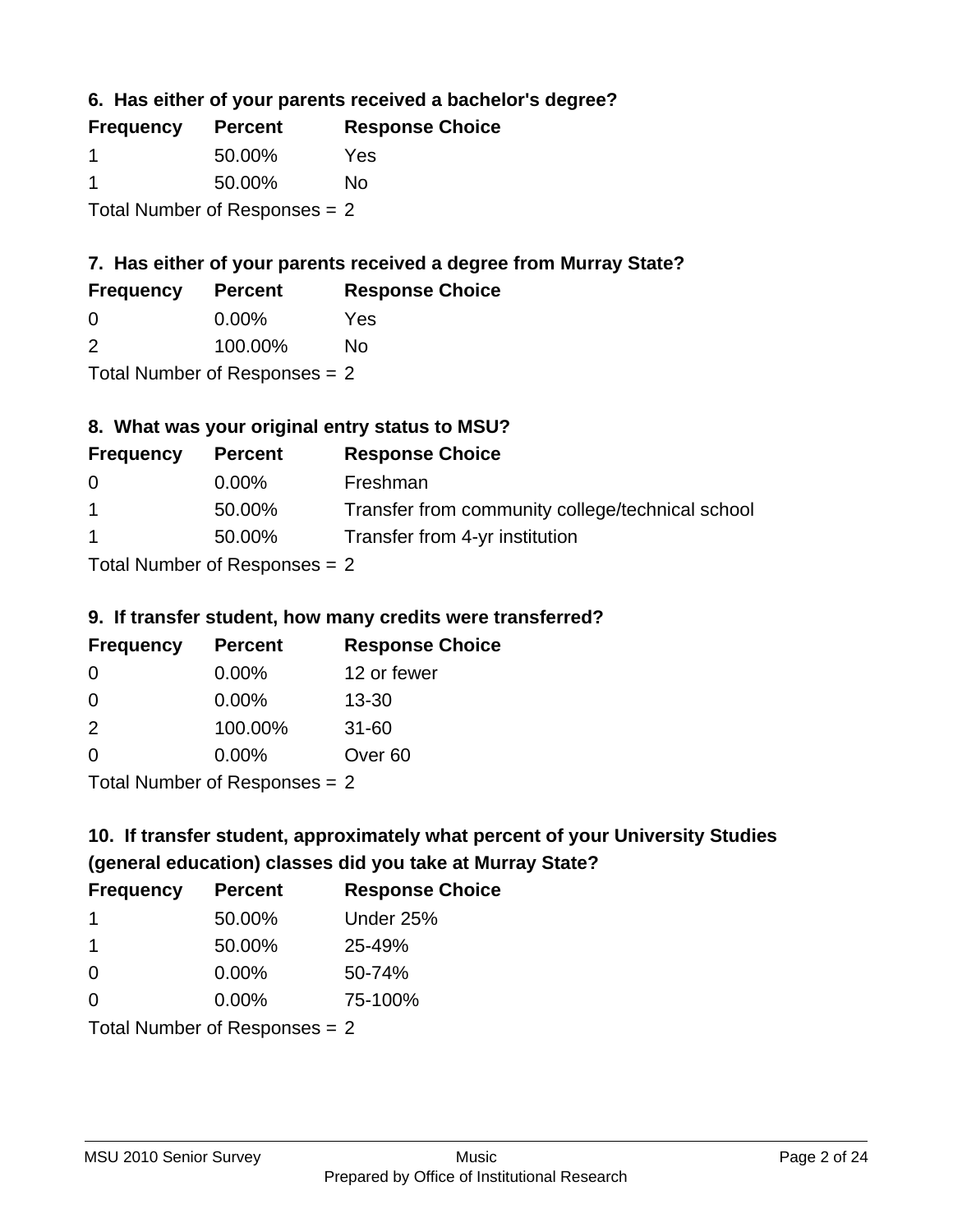### **11. What has been your attendance status at MSU?**

| <b>Frequency</b> | <b>Percent</b>                | <b>Response Choice</b>     |
|------------------|-------------------------------|----------------------------|
| 2                | 100.00%                       | <b>Primarily full-time</b> |
| $\Omega$         | $0.00\%$                      | <b>Primarily part-time</b> |
|                  | Total Number of Responses = 2 |                            |

**12. In which Residential College are you a member?**

| <b>Frequency</b> | <b>Percent</b> | <b>Response Choice</b>            |
|------------------|----------------|-----------------------------------|
| 0                | 0.00%          | Do not know                       |
| 0                | 0.00%          | <b>Clark College</b>              |
| 1                | 50.00%         | <b>Elizabeth College</b>          |
| 1                | 50.00%         | <b>Franklin-Springer Colleges</b> |
| 0                | 0.00%          | <b>Hart College</b>               |
| 0                | 0.00%          | <b>Hester College</b>             |
| $\overline{0}$   | 0.00%          | <b>Regents College</b>            |
| 0                | 0.00%          | <b>Richmond College</b>           |
| 0                | 0.00%          | <b>White College</b>              |
|                  |                |                                   |

Total Number of Responses = 2

## **13. Have you ever received any type of Financial Aid while at MSU? (Scholarships, grants, work-study, etc.)**

| <b>Frequency</b>                | <b>Percent</b> | <b>Response Choice</b> |
|---------------------------------|----------------|------------------------|
| 2                               | 100.00%        | Yes                    |
| $\Omega$                        | $0.00\%$       | Nο                     |
| Total Number of Responses $= 2$ |                |                        |

**14. What degree are you seeking at this time?**

| <b>Frequency</b> | <b>Percent</b>                  | <b>Response Choice</b> |
|------------------|---------------------------------|------------------------|
| 0                | $0.00\%$                        | Associate              |
| 2                | 100.00%                         | <b>Baccalaureate</b>   |
|                  | Total Number of Responses = $2$ |                        |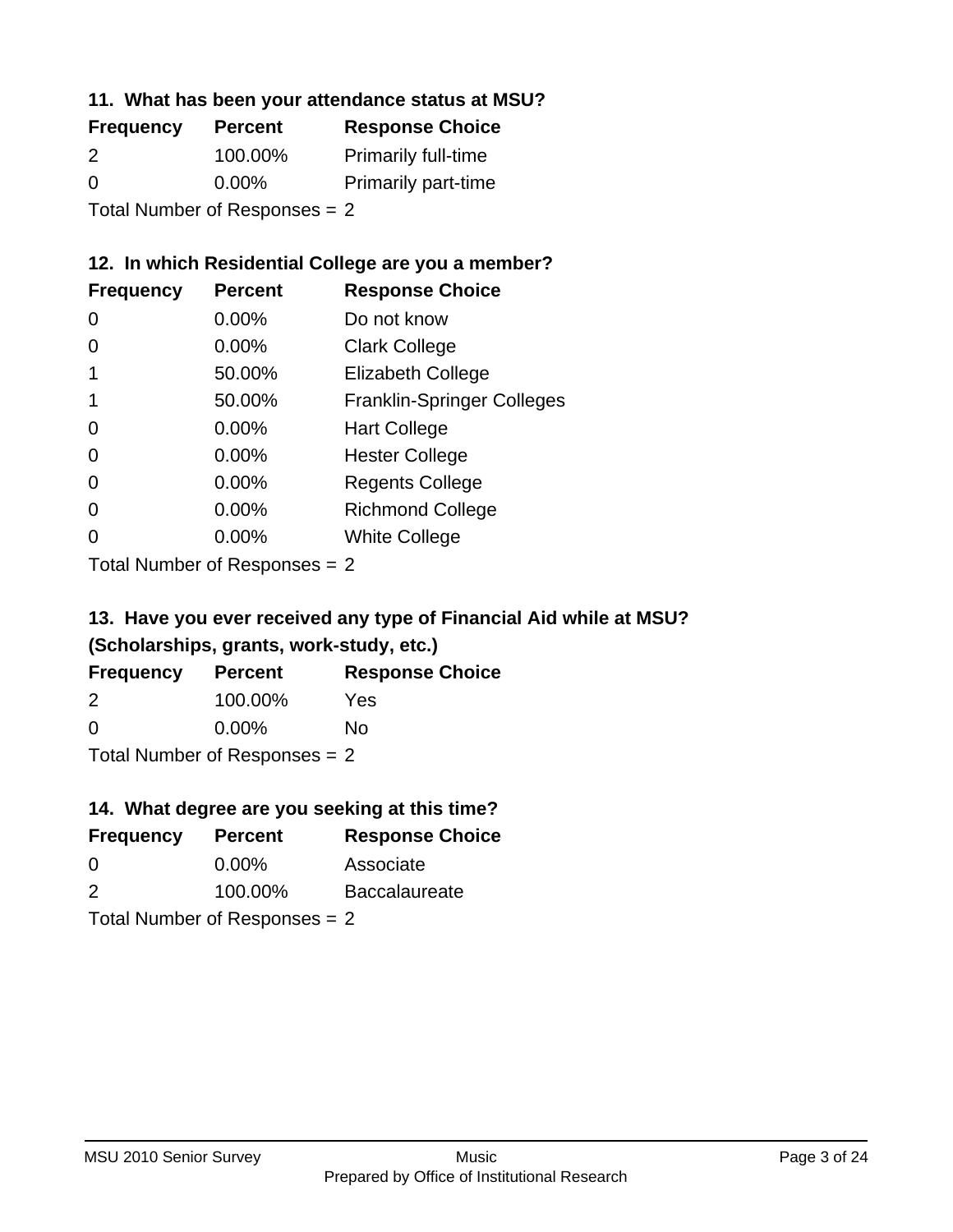**15. How many years will it take you to complete your degree from the point of your initial enrollment in college (including any time at a previous institution)?**

| <b>Frequency</b> | <b>Percent</b> | <b>Response Choice</b> |
|------------------|----------------|------------------------|
| 0                | 0.00%          | Two                    |
| 0                | 0.00%          | <b>Three</b>           |
| $\overline{0}$   | 0.00%          | Four                   |
| 2                | 100.00%        | Five                   |
| $\overline{0}$   | 0.00%          | <b>Six</b>             |
| $\overline{0}$   | 0.00%          | More than six          |
|                  |                |                        |

Total Number of Responses = 2

### **16. In what range does your grade point average fall?**

| <b>Frequency</b> | <b>Percent</b> | <b>Response Choice</b> |
|------------------|----------------|------------------------|
| -0               | $0.00\%$       | $2.00 - 2.50$          |
| $\Omega$         | 0.00%          | $2.51 - 3.00$          |
|                  | 50.00%         | $3.01 - 3.50$          |
|                  | 50.00%         | $3.51 - 4.00$          |
|                  |                |                        |

Total Number of Responses = 2

# **They are used to sort the data, and do not appear in this table Questions 17 and 18 relate to department and program information.**

## **19. For what purpose did you enroll at MSU?**

| <b>Frequency</b>            | <b>Percent</b> | <b>Response Choice</b>                    |
|-----------------------------|----------------|-------------------------------------------|
| 0                           | 0.00%          | To receive an associate degree            |
| 2                           | 100.00%        | To receive a baccalaureate degree         |
| $\overline{0}$              | $0.00\%$       | To take a few job related courses         |
| $\Omega$                    | $0.00\%$       | To transfer to another college/university |
| Total Number of Despanses 2 |                |                                           |

Total Number of Responses = 2

# **20. What is the highest degree you eventually hope to receive?**

| <b>Frequency</b> | <b>Percent</b>                | <b>Response Choice</b> |
|------------------|-------------------------------|------------------------|
| 0                | 0.00%                         | Associate              |
| 1                | 50.00%                        | <b>Baccalaureate</b>   |
| 1                | 50.00%                        | Graduate               |
| 0                | $0.00\%$                      | Professional           |
|                  | $Total Number of Denonce - 2$ |                        |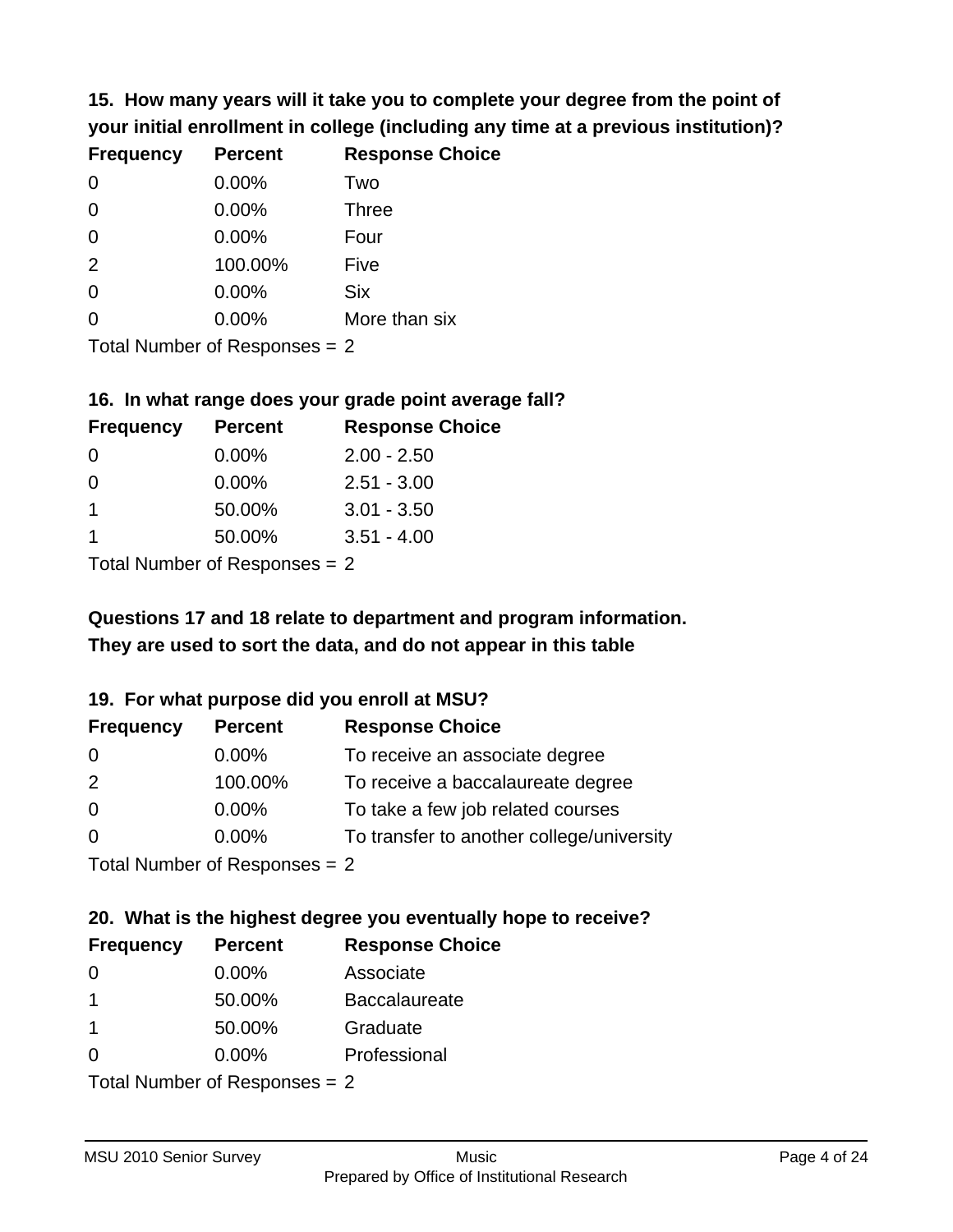### **21. Which best describes your situation?**

| <b>Frequency</b> | <b>Percent</b> | <b>Response Choice</b>               |
|------------------|----------------|--------------------------------------|
|                  | 50.00%         | Did not change major/area            |
|                  | 50.00%         | Did not initially declare major/area |
| $\Omega$         | $0.00\%$       | Changed major/area                   |

Total Number of Responses = 2

## **22. While school was in session during the past year, how many hours per week, on average, did you work for pay?**

| <b>Frequency</b> | <b>Percent</b> | <b>Response Choice</b> |
|------------------|----------------|------------------------|
| $\mathbf 1$      | 50.00%         | Did not work           |
| $\Omega$         | 0.00%          | Worked 1-10 hrs        |
| $\mathbf 1$      | 50.00%         | Worked 11-20 hrs       |
| $\Omega$         | 0.00%          | Worked 21-30 hrs       |
| $\Omega$         | 0.00%          | Worked 31-40 hrs       |
| $\Omega$         | 0.00%          | Worked over 40 hrs     |
|                  |                |                        |

Total Number of Responses = 2

### **23. For the most part, were classes offered at times convenient to you?**

| <b>Frequency</b>                | <b>Percent</b> | <b>Response Choice</b> |
|---------------------------------|----------------|------------------------|
| 2                               | 100.00%        | Yes                    |
| $\Omega$                        | $0.00\%$       | No                     |
| Total Number of Responses $= 2$ |                |                        |

### **24. If no, what time would you have preferred?**

| <b>Frequency</b> | <b>Percent</b>                  | <b>Response Choice</b> |
|------------------|---------------------------------|------------------------|
| $\Omega$         | #DIV/0!                         | Late afternoon         |
| $\Omega$         | #DIV/0!                         | Evening                |
| $\Omega$         | #DIV/0!                         | Weekend                |
| $\Omega$         | #DIV/0!                         | During the day         |
|                  | Total Number of Responses = $0$ |                        |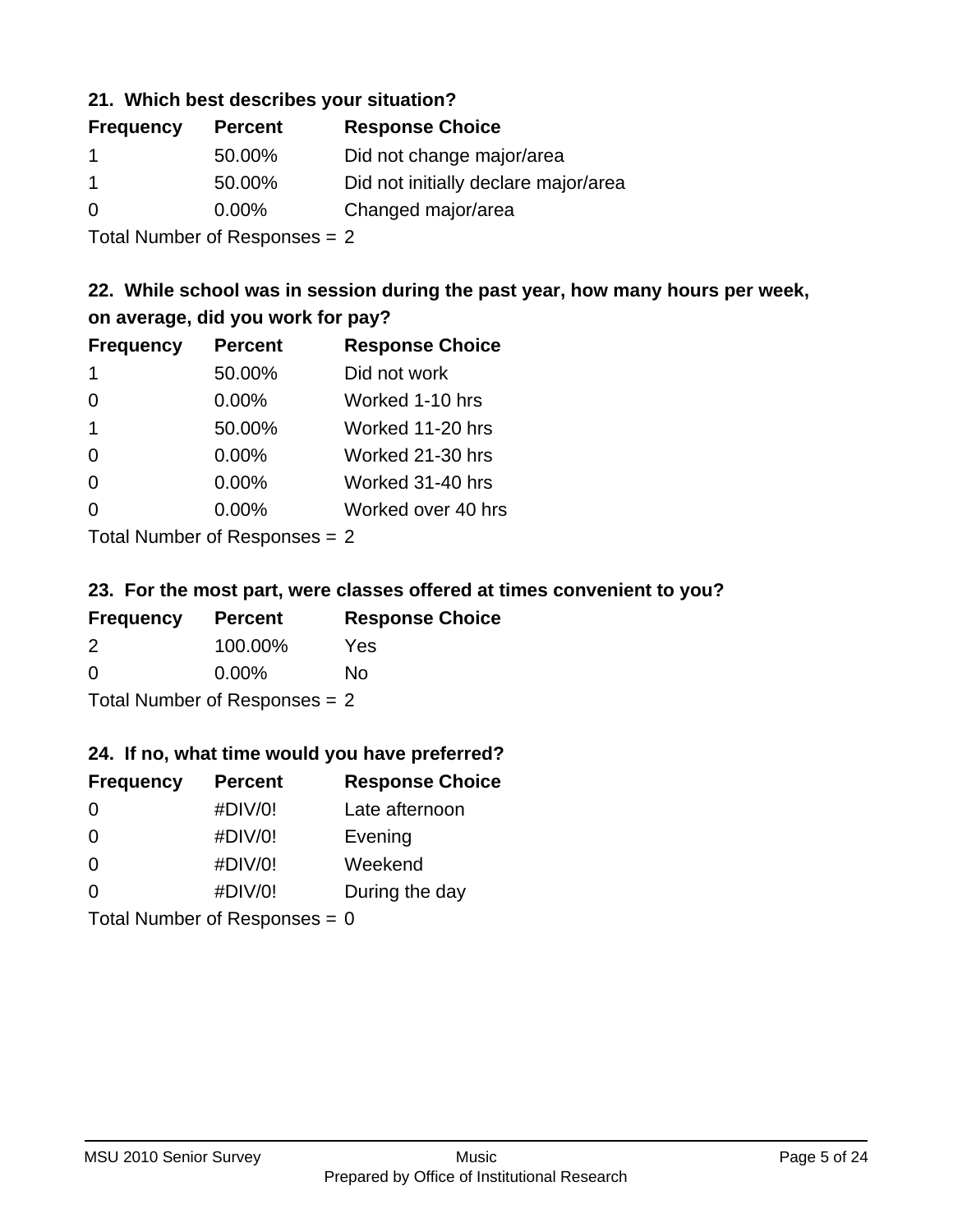## **25. Which best describes the location where you completed the majority of your coursework?**

| <b>Frequency</b> | <b>Percent</b>            | <b>Response Choice</b> |
|------------------|---------------------------|------------------------|
| 2                | 100.00%                   | Murray                 |
| 0                | 0.00%                     | Paducah                |
| $\overline{0}$   | 0.00%                     | Ft. Campbell           |
| $\overline{0}$   | 0.00%                     | Madisonville           |
| $\overline{0}$   | 0.00%                     | Hopkinsville           |
| $\overline{0}$   | 0.00%                     | Henderson              |
| 0                | 0.00%                     | On the Internet        |
| 0                | 0.00%                     | Other                  |
|                  | Total Number of Deepersee | n                      |

Total Number of Responses = 2

## **26. Did you take any online courses while at Murray State?**

| <b>Frequency</b>                | <b>Percent</b> | <b>Response Choice</b> |  |
|---------------------------------|----------------|------------------------|--|
| -0                              | $0.00\%$       | Yes                    |  |
| $\mathcal{P}$                   | 100.00%        | No                     |  |
| Total Number of Responses $= 2$ |                |                        |  |

# **27. Did it take you an extra semester or more to complete degree requirements at Murray State?**

| <b>Frequency</b> | <b>Percent</b>             | <b>Response Choice</b> |
|------------------|----------------------------|------------------------|
|                  | 50.00%                     | Yes                    |
| -1               | 50.00%                     | No                     |
|                  | Total Number of Desperance |                        |

Total Number of Responses = 2

### **28. If yes, why did it take you an extra semester or more?**

| <b>Frequency</b>               | <b>Percent</b> | <b>Response Choice</b>                                       |
|--------------------------------|----------------|--------------------------------------------------------------|
| $\mathbf 0$                    | 0.00%          | Work obligation limited my enrollment.                       |
| $\mathbf 0$                    | 0.00%          | Family obligations limited my enrollment.                    |
| $\mathbf 0$                    | $0.00\%$       | Tuition and other costs of attendance limited my enrollment. |
| $\mathbf 0$                    | 0.00%          | A decision to change majors added to my requirements.        |
| $\mathbf 0$                    | $0.00\%$       | A required course or courses were not offered.               |
| $\overline{0}$                 | $0.00\%$       | Credits were lost transferring to Murray State.              |
| $\mathbf{1}$                   | 100.00%        | Other                                                        |
| Total Number of Responses $-1$ |                |                                                              |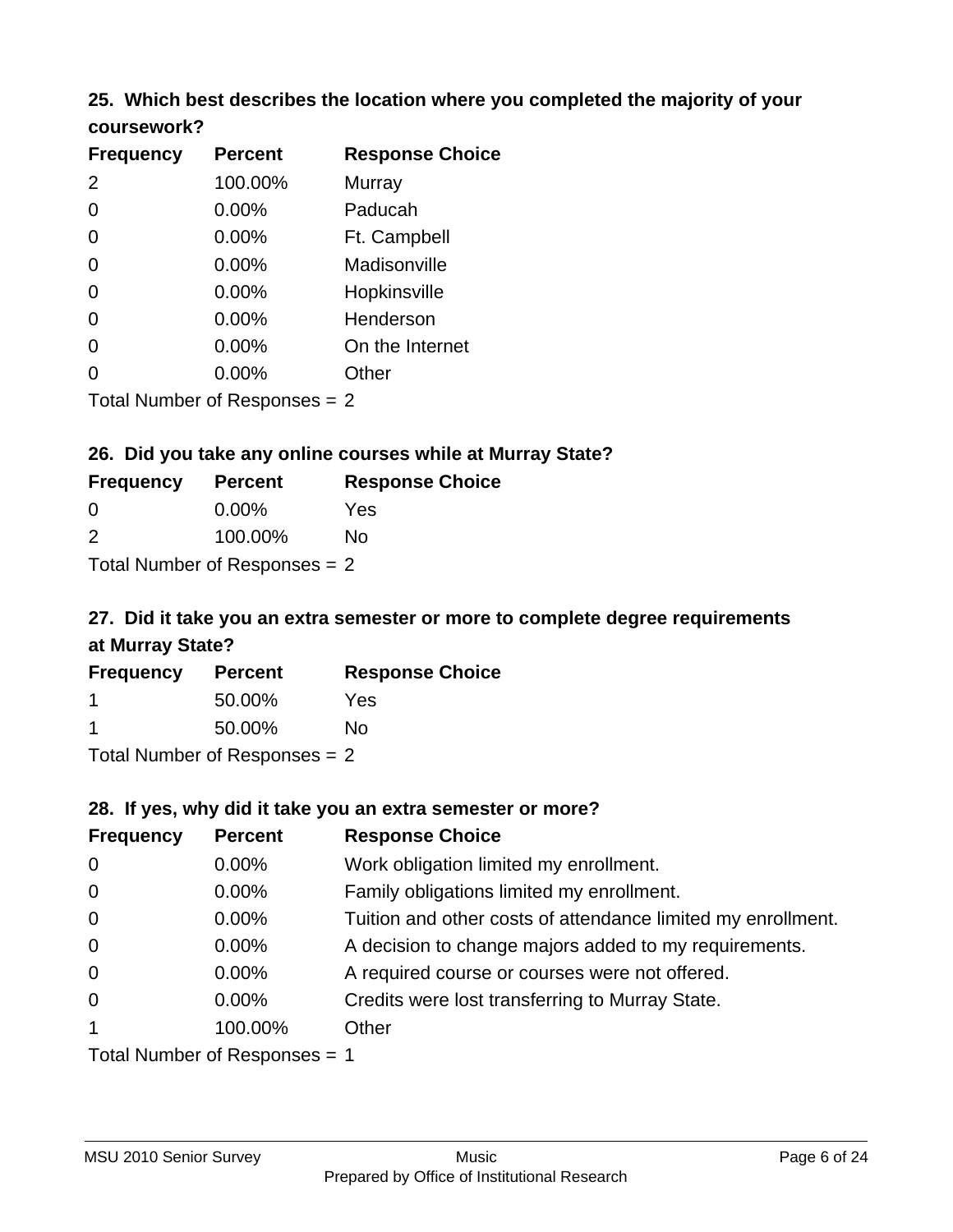## **29. Did you have trouble getting any course(s) you needed while at Murray State?**

| <b>Frequency</b>              | <b>Percent</b> | <b>Response Choice</b> |
|-------------------------------|----------------|------------------------|
|                               | 50.00%         | Yes                    |
|                               | 50.00%         | Nο                     |
| Total Number of Responses = 2 |                |                        |

### **30. If yes, why did you have trouble getting the course?**

| <b>Frequency</b> | <b>Percent</b> | <b>Response Choice</b>                                |
|------------------|----------------|-------------------------------------------------------|
| $\mathbf{1}$     | 100.00%        | Not offered the semester I needed it.                 |
| $\overline{0}$   | $0.00\%$       | Not offered at hours convenient to my work schedule.  |
| $\overline{0}$   | $0.00\%$       | Not offered at hours suitable for my school schedule. |
| $\overline{0}$   | $0.00\%$       | All course sections were closed.                      |
| $\overline{0}$   | $0.00\%$       | I was unaware of the prerequisites for the course.    |
|                  |                |                                                       |

Total Number of Responses = 1

## **31. Which statement best describes your experience with off-campus coop/internship?**

| <b>Frequency</b> | <b>Percent</b> | <b>Response Choice</b>             |
|------------------|----------------|------------------------------------|
| 2                | 100.00%        | Cannot judge, I did not have one.  |
| $\Omega$         | 0.00%          | My experience was very valuable.   |
| $\Omega$         | $0.00\%$       | My experience was valuable.        |
| $\Omega$         | 0.00%          | My experience was of little value. |
| $\Omega$         | 0.00%          | My experience was of no value.     |
|                  |                |                                    |

Total Number of Responses = 2

# **32. Which statement best describes your experience with on-campus faculty-directed research, scholarly, or creative project?**

| <b>Frequency</b>                | <b>Percent</b> | <b>Response Choice</b>             |
|---------------------------------|----------------|------------------------------------|
| -1                              | 50.00%         | Cannot judge; I did not have one.  |
| $\overline{1}$                  | 50.00%         | My experience was very valuable.   |
| $\Omega$                        | $0.00\%$       | My experience was valuable.        |
| $\Omega$                        | $0.00\%$       | My experience was of little value. |
| $\Omega$                        | $0.00\%$       | My experience was of no value.     |
| Total Number of Decononces $-2$ |                |                                    |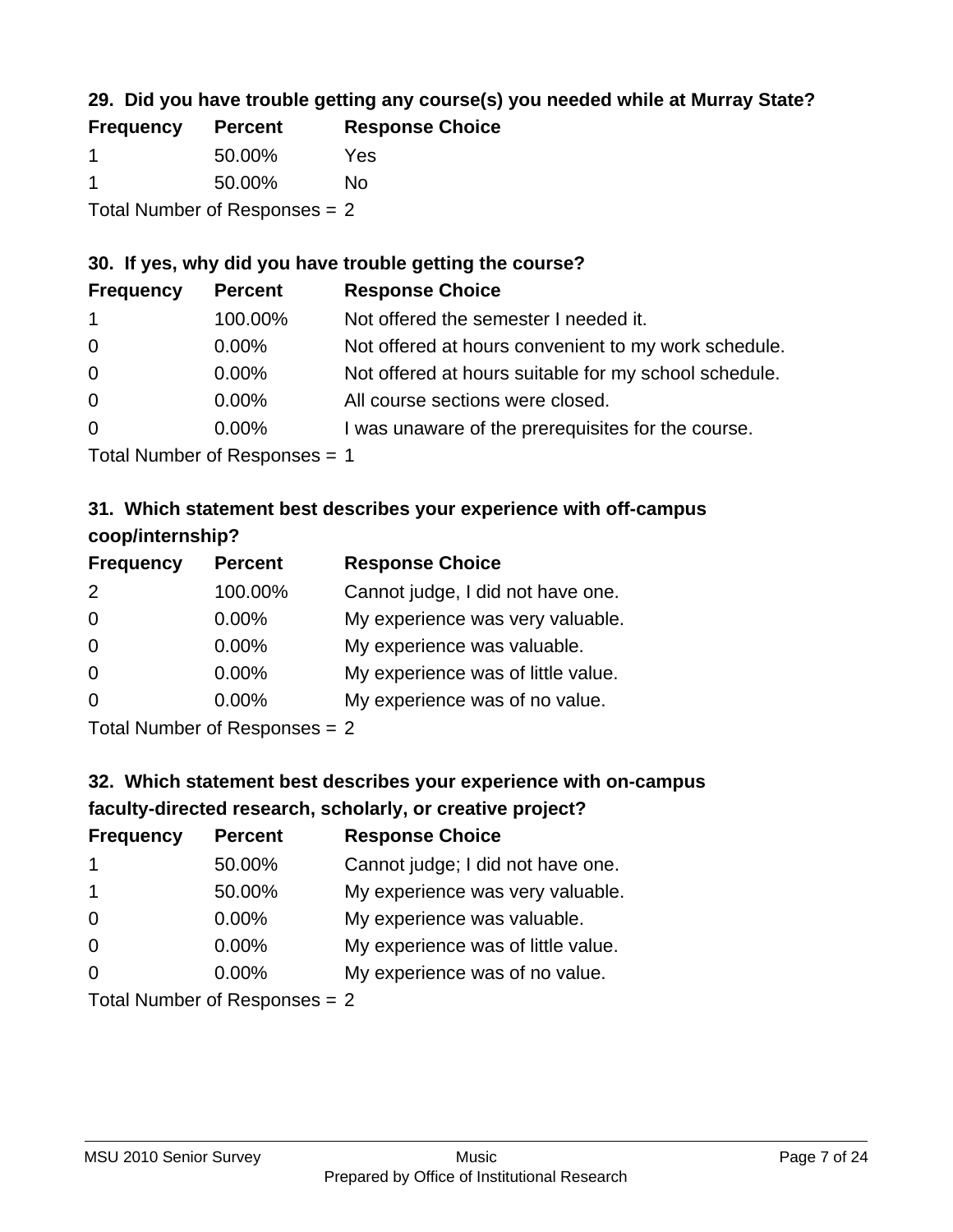#### **33. Which statement best describes your experience with academic advising in your major/area?**

| $\cdots$ your mapproved. |                |                                                       |
|--------------------------|----------------|-------------------------------------------------------|
| <b>Frequency</b>         | <b>Percent</b> | <b>Response Choice</b>                                |
| 0                        | $0.00\%$       | Cannot judge; I did not make use of the opportunity.  |
| 2                        | 100.00%        | I was satisfied with information my adviser provided. |
| $\overline{0}$           | 0.00%          | Advice was inaccurate, incomplete, or misleading.     |
| 0                        | $0.00\%$       | My adviser was not available.                         |
|                          |                |                                                       |

Total Number of Responses = 2

## **For questions 34-48, indicate the extent to which you were satisfied.**

| 34. Class size relative to type of course |
|-------------------------------------------|
|-------------------------------------------|

| <b>Frequency</b>               | <b>Percent</b> | <b>Response Choice</b> |  |
|--------------------------------|----------------|------------------------|--|
| 1                              | 50.00%         | Very satisfied         |  |
| -1                             | 50.00%         | Satisfied              |  |
| $\Omega$                       | $0.00\%$       | <b>Dissatisfied</b>    |  |
| $\Omega$                       | $0.00\%$       | Very dissatisfied      |  |
| Total Number of Reconnege $-2$ |                |                        |  |

I otal Number of Responses =  $2$ 

## **35. Out-of-class availability of faculty**

| <b>Frequency</b>          | <b>Percent</b> | <b>Response Choice</b> |  |
|---------------------------|----------------|------------------------|--|
| $\Omega$                  | 0.00%          | Very satisfied         |  |
| $\mathcal{P}$             | 100.00%        | Satisfied              |  |
| $\Omega$                  | 0.00%          | <b>Dissatisfied</b>    |  |
| $\Omega$                  | 0.00%          | Very dissatisfied      |  |
| Total Number of Deepensee |                |                        |  |

Total Number of Responses = 2

## **36. Effectiveness of your high school preparation for college work**

| <b>Frequency</b>              | <b>Percent</b> | <b>Response Choice</b> |  |
|-------------------------------|----------------|------------------------|--|
| -1                            | 50.00%         | Very satisfied         |  |
| -1                            | 50.00%         | Satisfied              |  |
| $\Omega$                      | $0.00\%$       | <b>Dissatisfied</b>    |  |
| $\Omega$                      | $0.00\%$       | Very dissatisfied      |  |
| Total Number of Responses = 2 |                |                        |  |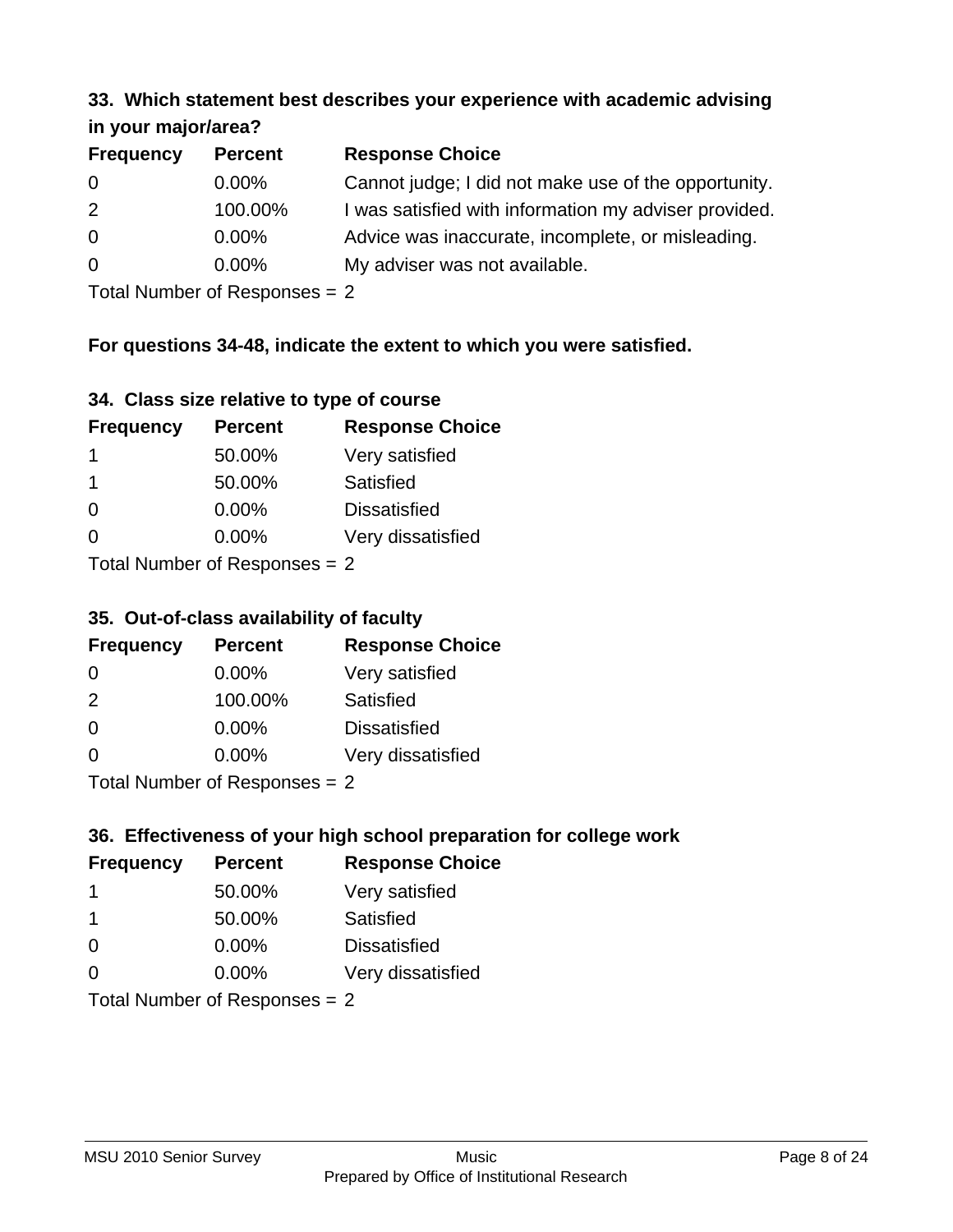## **37. Fairness of faculty in their treatment of individual students**

| <b>Frequency</b> | <b>Percent</b> | <b>Response Choice</b> |
|------------------|----------------|------------------------|
| $\Omega$         | 0.00%          | Very satisfied         |
| $\mathcal{P}$    | 100.00%        | Satisfied              |
| $\Omega$         | 0.00%          | <b>Dissatisfied</b>    |
| $\Omega$         | $0.00\%$       | Very dissatisfied      |
|                  |                |                        |

Total Number of Responses = 2

### **38. Overall quality of instruction at Murray State**

| <b>Frequency</b> | <b>Percent</b> | <b>Response Choice</b> |
|------------------|----------------|------------------------|
| 0                | $0.00\%$       | Very satisfied         |
| $\mathcal{P}$    | 100.00%        | <b>Satisfied</b>       |
| $\Omega$         | 0.00%          | <b>Dissatisfied</b>    |
| $\Omega$         | 0.00%          | Very dissatisfied      |
|                  |                |                        |

Total Number of Responses = 2

## **39. Quality of instruction in University Studies (General Education) courses**

| <b>Frequency</b> | <b>Percent</b> | <b>Response Choice</b> |
|------------------|----------------|------------------------|
|                  | 50.00%         | Very satisfied         |
| -1               | 50.00%         | Satisfied              |
| $\Omega$         | 0.00%          | <b>Dissatisfied</b>    |
| $\Omega$         | 0.00%          | Very dissatisfied      |
|                  |                |                        |

Total Number of Responses = 2

### **40. Quality of instruction in your major**

| <b>Frequency</b>              | <b>Percent</b> | <b>Response Choice</b> |
|-------------------------------|----------------|------------------------|
| $\Omega$                      | $0.00\%$       | Very satisfied         |
| 2                             | 100.00%        | Satisfied              |
| $\Omega$                      | $0.00\%$       | <b>Dissatisfied</b>    |
| $\Omega$                      | $0.00\%$       | Very dissatisfied      |
| Total Number of Responses = 2 |                |                        |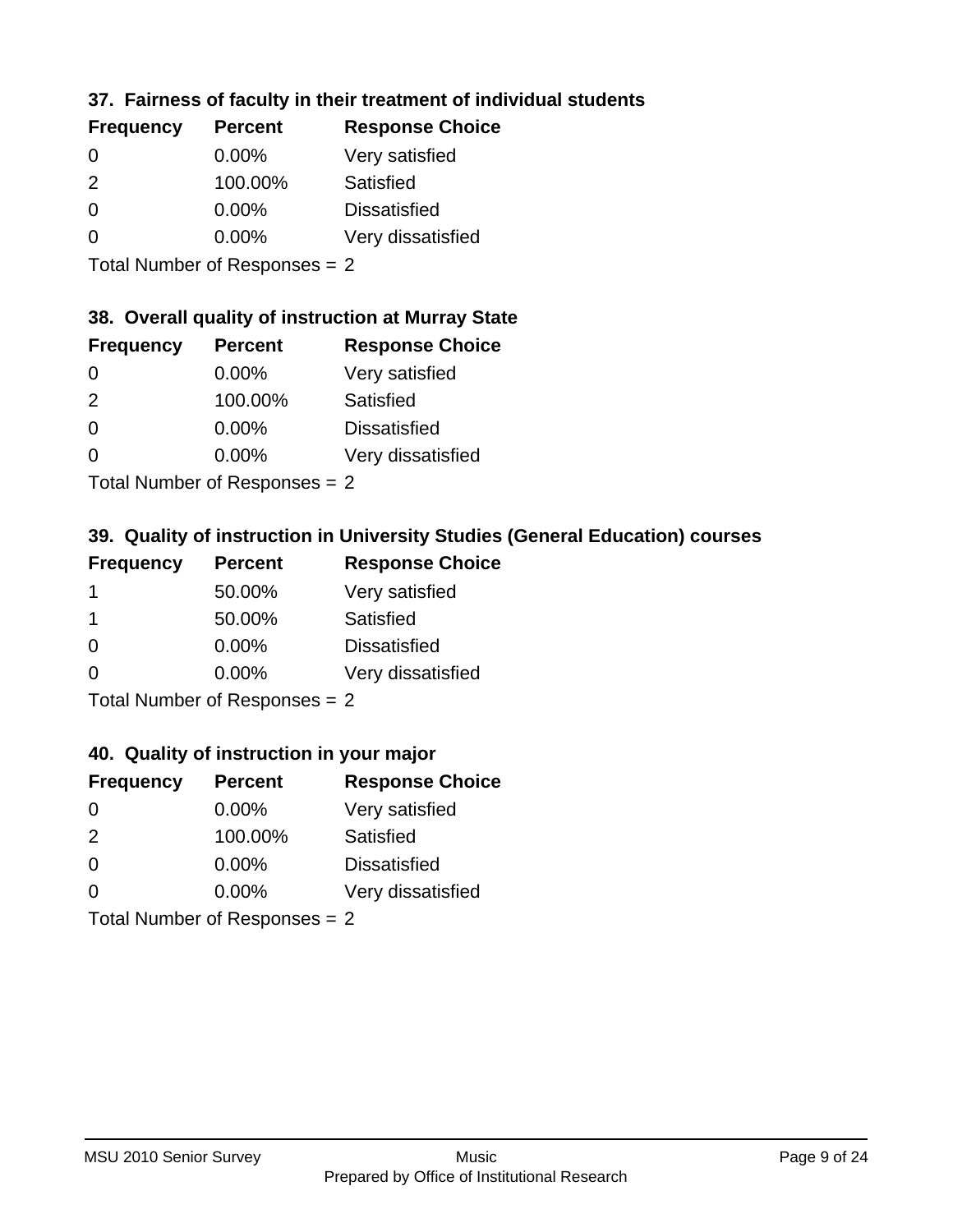## **41. Clarity of program objectives in your major**

| <b>Frequency</b> | <b>Percent</b> | <b>Response Choice</b> |
|------------------|----------------|------------------------|
| 0                | $0.00\%$       | Very satisfied         |
| $\mathcal{P}$    | 100.00%        | Satisfied              |
| $\Omega$         | 0.00%          | <b>Dissatisfied</b>    |
| ∩                | $0.00\%$       | Very dissatisfied      |
|                  |                |                        |

Total Number of Responses = 2

## **42. Intellectual challenge of the academic program**

| <b>Frequency</b> | <b>Percent</b> | <b>Response Choice</b> |
|------------------|----------------|------------------------|
| $\Omega$         | $0.00\%$       | Very satisfied         |
| $\mathcal{P}$    | 100.00%        | Satisfied              |
| $\Omega$         | 0.00%          | <b>Dissatisfied</b>    |
| $\Omega$         | 0.00%          | Very dissatisfied      |
|                  |                |                        |

Total Number of Responses = 2

# **43. Encouragement and information from your major department for employment after graduation**

| <b>Frequency</b> | <b>Percent</b> | <b>Response Choice</b> |
|------------------|----------------|------------------------|
| 0                | $0.00\%$       | Very satisfied         |
| 2                | 100.00%        | Satisfied              |
| $\Omega$         | 0.00%          | <b>Dissatisfied</b>    |
| $\Omega$         | 0.00%          | Very dissatisfied      |
|                  |                |                        |

Total Number of Responses = 2

## **44. Availability of opportunities to engage in a faculty-mentored research,**

## **scholarly, or creative project in your area of study/interest**

| <b>Frequency</b>           | <b>Percent</b> | <b>Response Choice</b> |
|----------------------------|----------------|------------------------|
| $\Omega$                   | $0.00\%$       | Very satisfied         |
| 2                          | 100.00%        | Satisfied              |
| $\Omega$                   | $0.00\%$       | <b>Dissatisfied</b>    |
| $\Omega$                   | 0.00%          | Very dissatisfied      |
| Tatal Manakan af Dagmanage |                |                        |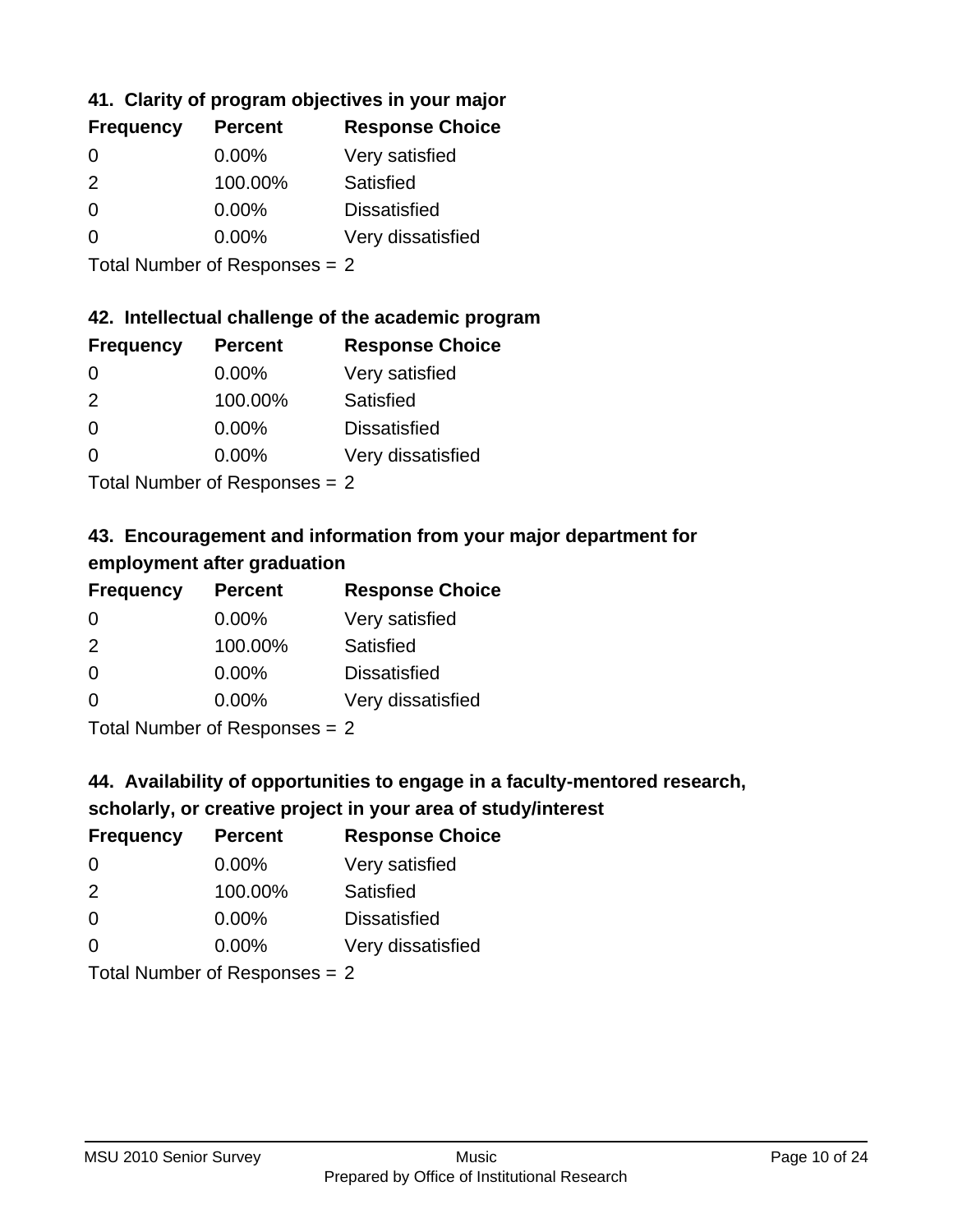### **45. Library hours**

| <b>Frequency</b> | <b>Percent</b> | <b>Response Choice</b> |
|------------------|----------------|------------------------|
|                  | 50.00%         | Very satisfied         |
|                  | 50.00%         | Satisfied              |
| $\Omega$         | $0.00\%$       | <b>Dissatisfied</b>    |
| $\Omega$         | $0.00\%$       | Very dissatisfied      |
|                  |                |                        |

Total Number of Responses = 2

## **46. Effectiveness of library personnel in meeting your information needs**

| <b>Frequency</b> | <b>Percent</b> | <b>Response Choice</b> |
|------------------|----------------|------------------------|
|                  | 50.00%         | Very satisfied         |
|                  | 50.00%         | Satisfied              |
| $\Omega$         | $0.00\%$       | <b>Dissatisfied</b>    |
| O                | $0.00\%$       | Very dissatisfied      |
|                  |                |                        |

Total Number of Responses = 2

## **47. Access to library resources on hand**

| <b>Frequency</b> | <b>Percent</b>              | <b>Response Choice</b> |
|------------------|-----------------------------|------------------------|
| $\Omega$         | $0.00\%$                    | Very satisfied         |
| 2                | 100.00%                     | Satisfied              |
| 0                | 0.00%                       | <b>Dissatisfied</b>    |
| $\Omega$         | 0.00%                       | Very dissatisfied      |
|                  | Total Number of Despesses 2 |                        |

Total Number of Responses = 2

### **48. Electronic access to library resources**

| <b>Frequency</b>              | <b>Percent</b> | <b>Response Choice</b> |
|-------------------------------|----------------|------------------------|
| $\Omega$                      | $0.00\%$       | Very satisfied         |
| 2                             | 100.00%        | Satisfied              |
| $\Omega$                      | $0.00\%$       | <b>Dissatisfied</b>    |
| $\Omega$                      | $0.00\%$       | Very dissatisfied      |
| Total Number of Responses = 2 |                |                        |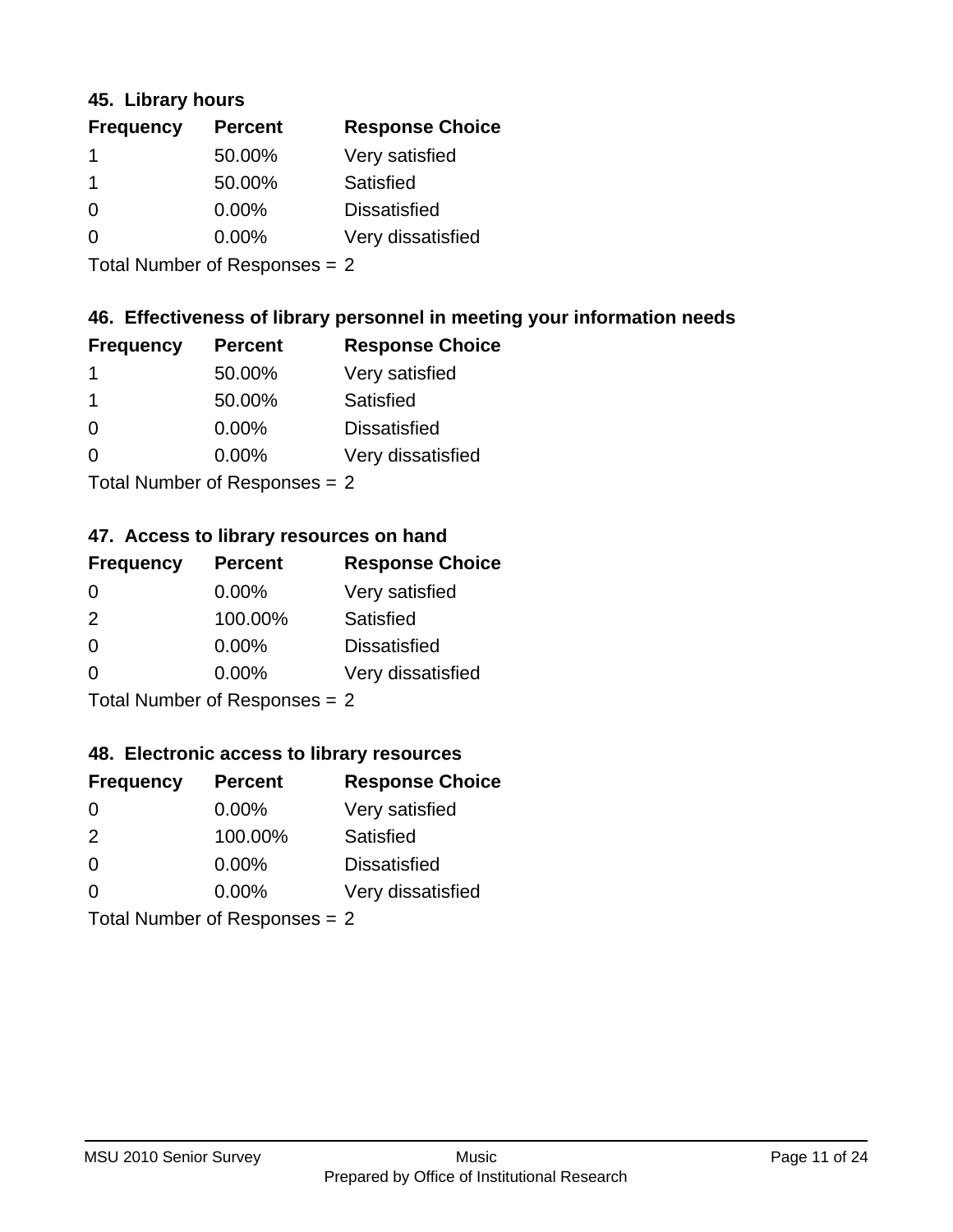**was in helping you achieve these goals. For questions 49-55, please indicate how effective University Studies at MSU** 

## **49. Writing Skills**

| <b>Frequency</b>              | <b>Percent</b> | <b>Response Choice</b> |
|-------------------------------|----------------|------------------------|
| $\Omega$                      | $0.00\%$       | Very effective         |
| -1                            | 50.00%         | Effective              |
| -1                            | 50.00%         | Ineffective            |
| $\Omega$                      | $0.00\%$       | Very ineffective       |
| Total Number of Responses = 2 |                |                        |

**50. Speaking Skills**

| <b>Frequency</b>               | <b>Percent</b> | <b>Response Choice</b> |
|--------------------------------|----------------|------------------------|
| 0                              | $0.00\%$       | Very effective         |
| -1                             | 50.00%         | Effective              |
| -1                             | 50.00%         | Ineffective            |
| $\Omega$                       | 0.00%          | Very ineffective       |
| Total Number of Deconoces $-2$ |                |                        |

Total Number of Responses = 2

### **51. Critical Thinking Skills**

| <b>Frequency</b> | <b>Percent</b>            | <b>Response Choice</b> |
|------------------|---------------------------|------------------------|
|                  | 50.00%                    | Very effective         |
| $\Omega$         | 0.00%                     | Effective              |
| -1               | 50.00%                    | Ineffective            |
| $\Omega$         | 0.00%                     | Very ineffective       |
|                  | Total Number of Desponses |                        |

I otal Number of Responses  $= 2$ 

## **52. Computer Technology**

| <b>Frequency</b>              | <b>Percent</b> | <b>Response Choice</b> |
|-------------------------------|----------------|------------------------|
| $\Omega$                      | 0.00%          | Very effective         |
| $\Omega$                      | 0.00%          | Effective              |
| $\mathbf 1$                   | 100.00%        | Ineffective            |
| $\Omega$                      | $0.00\%$       | Very ineffective       |
| Total Number of Responses = 1 |                |                        |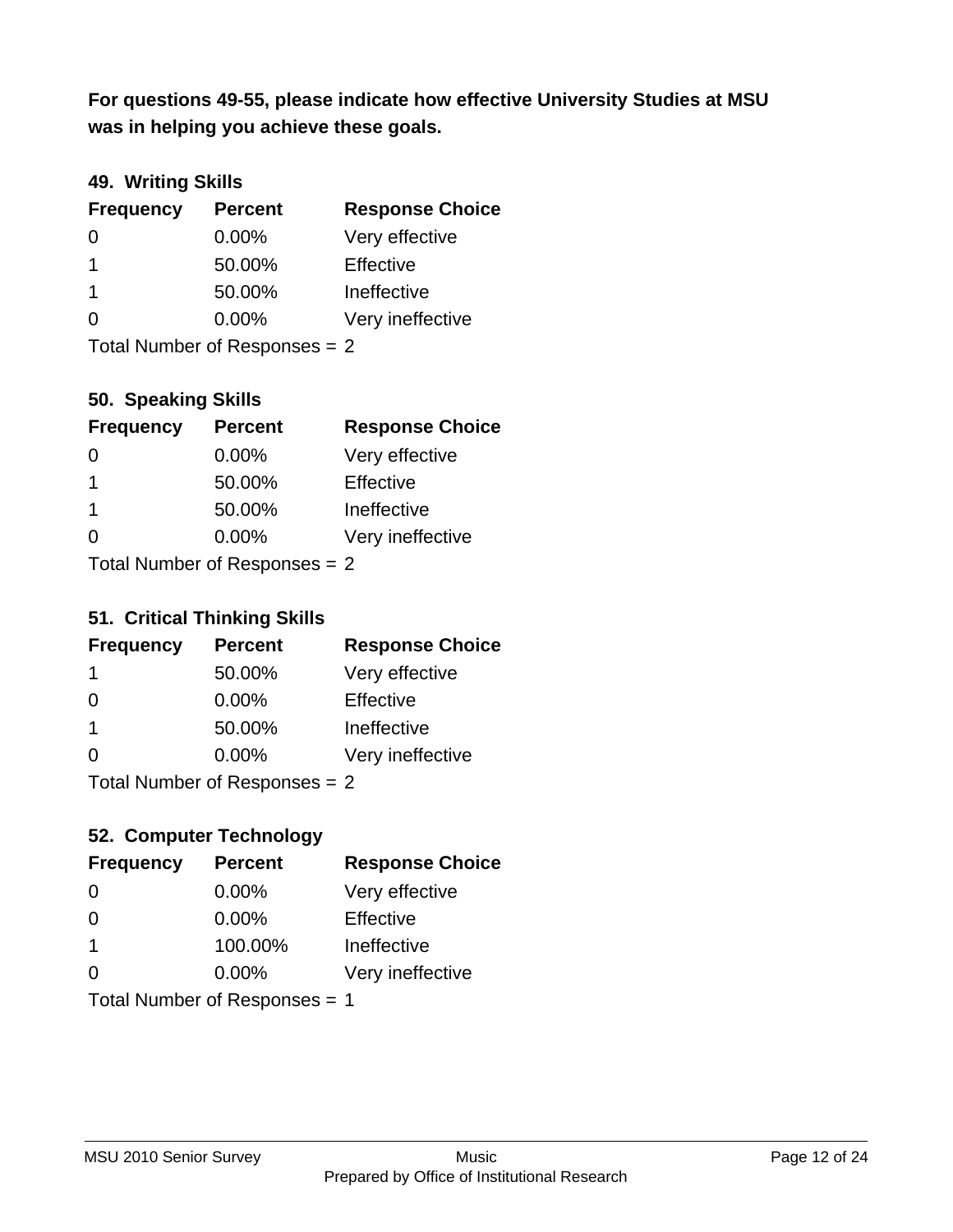## **53. General Knowledge in the liberal arts and sciences**

| <b>Frequency</b> | <b>Percent</b> | <b>Response Choice</b> |
|------------------|----------------|------------------------|
|                  | 50.00%         | Very effective         |
| $\Omega$         | $0.00\%$       | Effective              |
| 1                | 50.00%         | Ineffective            |
| O                | $0.00\%$       | Very ineffective       |
|                  |                |                        |

Total Number of Responses = 2

### **54. International Perspectives**

| <b>Frequency</b> | <b>Percent</b> | <b>Response Choice</b> |
|------------------|----------------|------------------------|
| $\Omega$         | 0.00%          | Very effective         |
| 1                | 50.00%         | Effective              |
| 1                | 50.00%         | Ineffective            |
| $\Omega$         | 0.00%          | Very ineffective       |
|                  |                |                        |

Total Number of Responses = 2

## **55. Stimulation of interest in areas outside your chosen field of study**

| <b>Frequency</b> | <b>Percent</b>            | <b>Response Choice</b> |
|------------------|---------------------------|------------------------|
|                  | 50.00%                    | Very effective         |
| $\Omega$         | 0.00%                     | Effective              |
| -1               | 50.00%                    | Ineffective            |
| $\Omega$         | 0.00%                     | Very ineffective       |
|                  | Total Number of Deepensee |                        |

Total Number of Responses = 2

# **For questions 56-83, please indicate how satisfactorily the following met your needs**

#### **56. African-American Student Services**

| <b>Frequency</b> | <b>Percent</b>                | <b>Response Choice</b> |
|------------------|-------------------------------|------------------------|
| 2                | 100.00%                       | Did not use            |
| $\Omega$         | 0.00%                         | Very satisfied         |
| $\Omega$         | 0.00%                         | Satisfied              |
| $\Omega$         | 0.00%                         | <b>Dissatisfied</b>    |
| $\Omega$         | 0.00%                         | Very dissatisfied      |
|                  | Total Number of Responses = 2 |                        |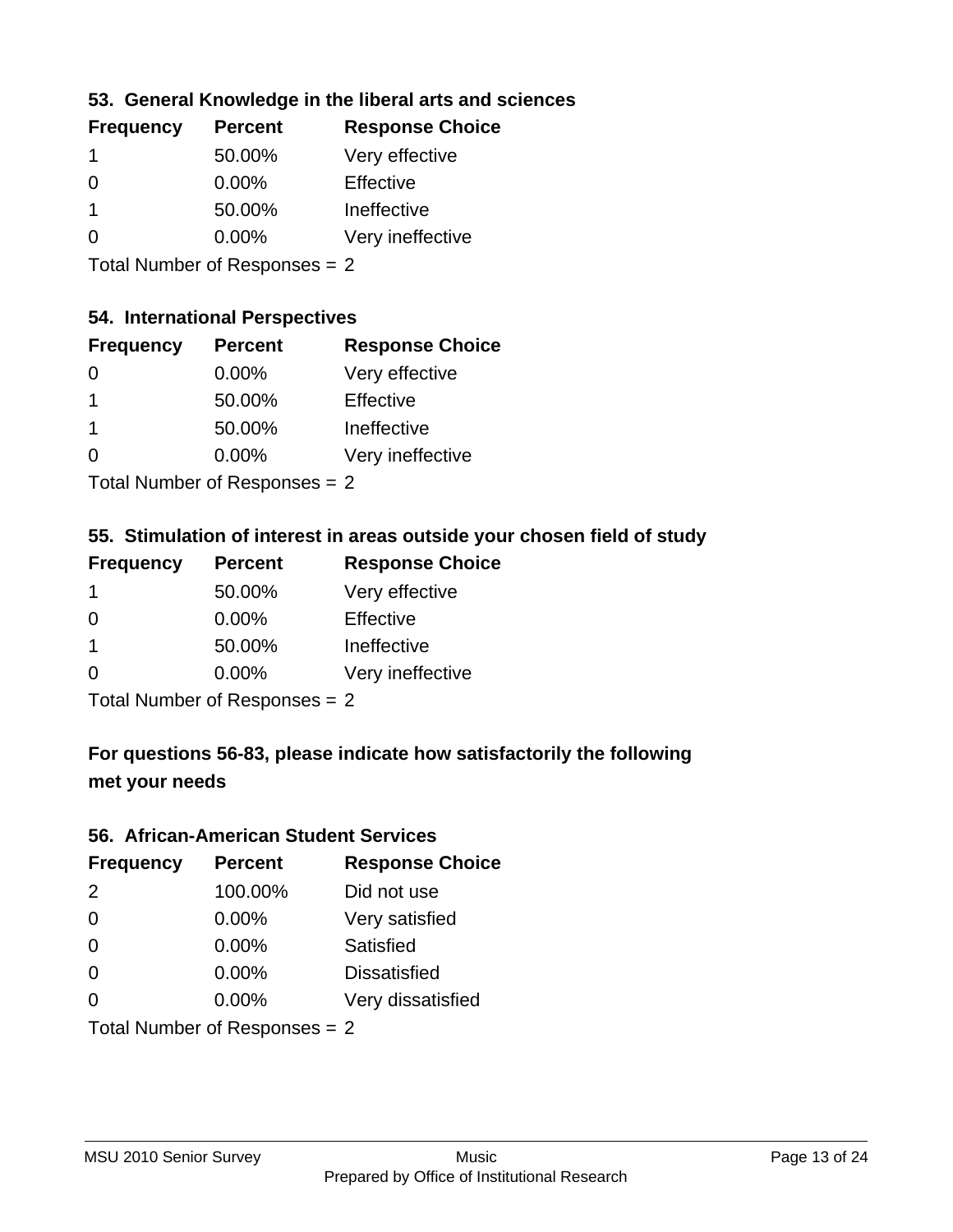### **57. Career Services Office**

| <b>Frequency</b> | <b>Percent</b> | <b>Response Choice</b> |
|------------------|----------------|------------------------|
| 1                | 50.00%         | Did not use            |
|                  | $0.00\%$       | Very satisfied         |
| 1                | 50.00%         | Satisfied              |
|                  | $0.00\%$       | <b>Dissatisfied</b>    |
|                  | $0.00\%$       | Very dissatisfied      |
|                  |                |                        |

Total Number of Responses = 2

# **58. Counseling and Testing Center**

| <b>Frequency</b> | <b>Percent</b>            | <b>Response Choice</b> |
|------------------|---------------------------|------------------------|
| 1                | 50.00%                    | Did not use            |
| 0                | 0.00%                     | Very satisfied         |
| 1                | 50.00%                    | <b>Satisfied</b>       |
| ∩                | 0.00%                     | <b>Dissatisfied</b>    |
| 0                | 0.00%                     | Very dissatisfied      |
|                  | Total Number of DoEROR 0. |                        |

Total Number of Responses = 2

### **59. Cultural programming and activities**

| <b>Frequency</b> | <b>Percent</b>                | <b>Response Choice</b> |
|------------------|-------------------------------|------------------------|
| 2                | 100.00%                       | Did not use            |
| $\Omega$         | 0.00%                         | Very satisfied         |
| $\Omega$         | 0.00%                         | Satisfied              |
| $\Omega$         | $0.00\%$                      | <b>Dissatisfied</b>    |
| $\Omega$         | $0.00\%$                      | Very dissatisfied      |
|                  | Total Number of Responses = 2 |                        |

## **60. E-study courses**

| <b>Frequency</b>              | <b>Percent</b> | <b>Response Choice</b> |
|-------------------------------|----------------|------------------------|
| 1                             | 50.00%         | Did not use            |
| -1                            | 50.00%         | Very satisfied         |
| $\Omega$                      | 0.00%          | Satisfied              |
| $\Omega$                      | 0.00%          | <b>Dissatisfied</b>    |
| $\Omega$                      | 0.00%          | Very dissatisfied      |
| Total Number of Responses = 2 |                |                        |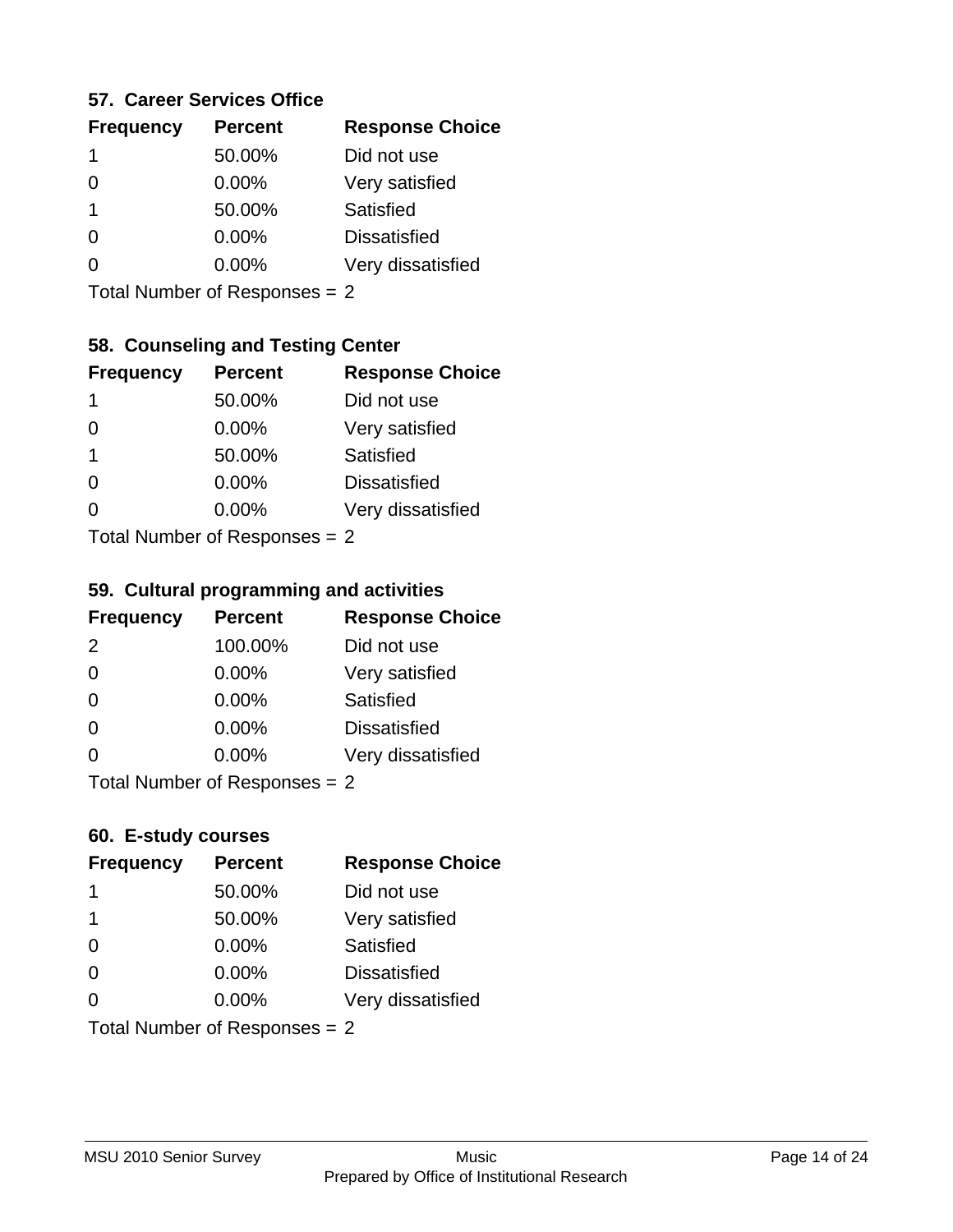### **61. Food Services**

| <b>Frequency</b> | <b>Percent</b> | <b>Response Choice</b> |
|------------------|----------------|------------------------|
| $\Omega$         | 0.00%          | Did not use            |
| 0                | 0.00%          | Very satisfied         |
|                  | 50.00%         | Satisfied              |
|                  | 50.00%         | <b>Dissatisfied</b>    |
|                  | $0.00\%$       | Very dissatisfied      |
|                  |                |                        |

Total Number of Responses = 2

### **62. Greek life and activities**

| <b>Frequency</b> | <b>Percent</b>                  | <b>Response Choice</b> |
|------------------|---------------------------------|------------------------|
| 2                | 100.00%                         | Did not use            |
| 0                | 0.00%                           | Very satisfied         |
| $\Omega$         | 0.00%                           | Satisfied              |
| $\Omega$         | 0.00%                           | <b>Dissatisfied</b>    |
|                  | 0.00%                           | Very dissatisfied      |
|                  | Total Number of Responses $= 2$ |                        |

**63. Health Services**

| <b>Frequency</b> | <b>Percent</b>             | <b>Response Choice</b> |
|------------------|----------------------------|------------------------|
| $\mathbf 1$      | 50.00%                     | Did not use            |
| 1                | 50.00%                     | Very satisfied         |
| $\Omega$         | $0.00\%$                   | Satisfied              |
| $\Omega$         | 0.00%                      | <b>Dissatisfied</b>    |
| $\Omega$         | 0.00%                      | Very dissatisfied      |
|                  | Total Number of Deepersoon |                        |

Total Number of Responses = 2

### **64. Honor Societies/Departmental Clubs/Special Interest Organizations**

| <b>Frequency</b>              | <b>Percent</b> | <b>Response Choice</b> |
|-------------------------------|----------------|------------------------|
| $\mathbf 1$                   | 50.00%         | Did not use            |
| $\Omega$                      | 0.00%          | Very satisfied         |
| $\overline{\mathbf{1}}$       | 50.00%         | Satisfied              |
| $\Omega$                      | $0.00\%$       | <b>Dissatisfied</b>    |
| $\Omega$                      | 0.00%          | Very dissatisfied      |
| Total Number of Responses = 2 |                |                        |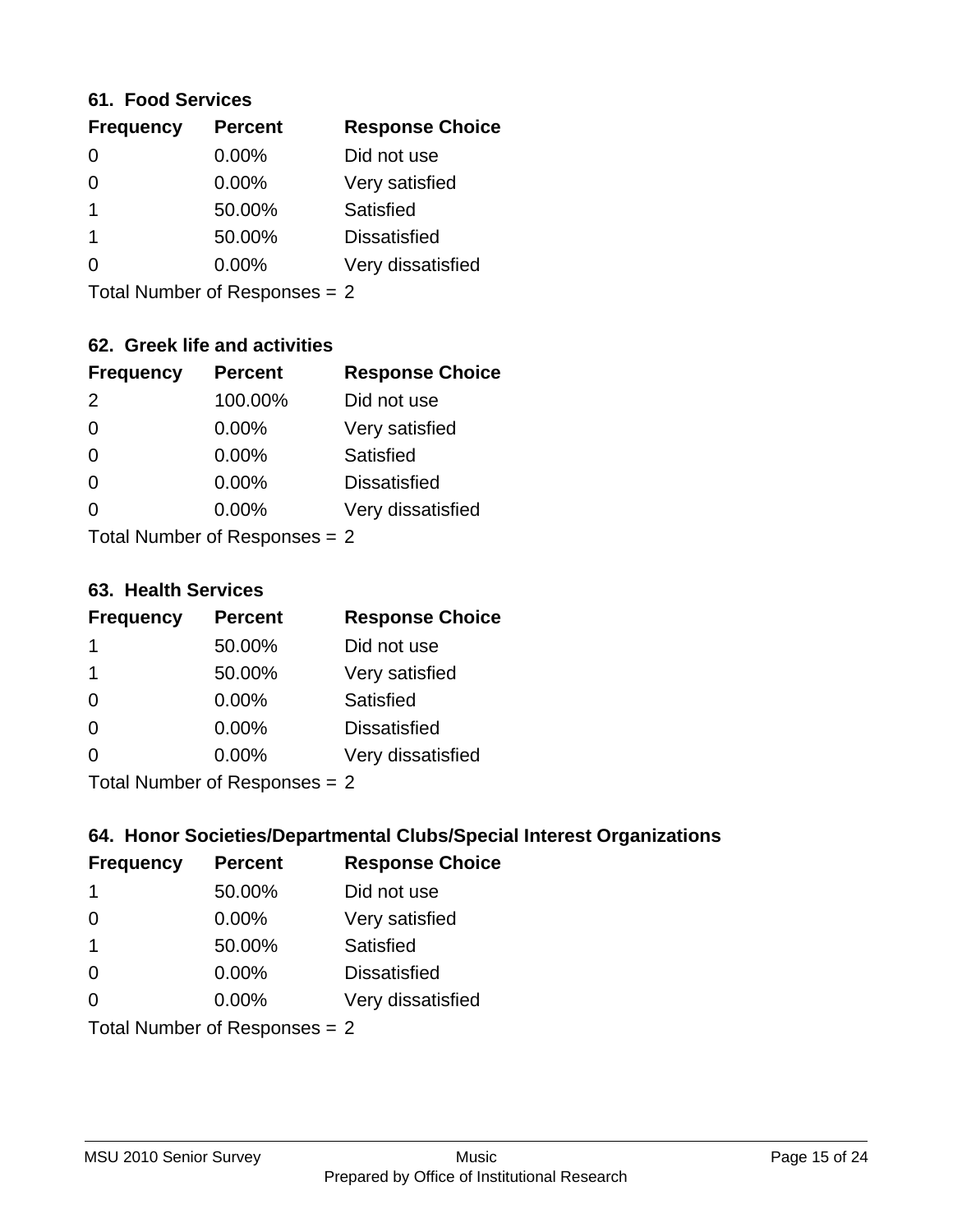### **65. International Programs and activities**

| <b>Frequency</b> | <b>Percent</b> | <b>Response Choice</b> |
|------------------|----------------|------------------------|
| $\mathcal{P}$    | 100.00%        | Did not use            |
| 0                | 0.00%          | Very satisfied         |
| 0                | $0.00\%$       | Satisfied              |
|                  | $0.00\%$       | <b>Dissatisfied</b>    |
|                  | $0.00\%$       | Very dissatisfied      |
|                  |                |                        |

Total Number of Responses = 2

## **66. International student support services**

| <b>Frequency</b>          | <b>Percent</b> | <b>Response Choice</b> |
|---------------------------|----------------|------------------------|
| $\mathcal{P}$             | 100.00%        | Did not use            |
| $\Omega$                  | 0.00%          | Very satisfied         |
| $\Omega$                  | 0.00%          | <b>Satisfied</b>       |
| $\Omega$                  | 0.00%          | <b>Dissatisfied</b>    |
| ∩                         | 0.00%          | Very dissatisfied      |
| Total Number of Desponses |                |                        |

Total Number of Responses = 2

### **67. Intramural Sports and Recreation**

| <b>Frequency</b> | <b>Percent</b>                 | <b>Response Choice</b> |
|------------------|--------------------------------|------------------------|
| 2                | 100.00%                        | Did not use            |
| $\Omega$         | 0.00%                          | Very satisfied         |
| $\Omega$         | 0.00%                          | Satisfied              |
| $\Omega$         | 0.00%                          | <b>Dissatisfied</b>    |
| $\Omega$         | 0.00%                          | Very dissatisfied      |
|                  | Total Number of Poenonces $-2$ |                        |

I otal Number of Responses = 2

## **68. Lowry Center/Community College**

| <b>Frequency</b> | <b>Percent</b>                | <b>Response Choice</b> |
|------------------|-------------------------------|------------------------|
| 2                | 100.00%                       | Did not use            |
| $\Omega$         | 0.00%                         | Very satisfied         |
| $\Omega$         | 0.00%                         | Satisfied              |
| $\Omega$         | 0.00%                         | <b>Dissatisfied</b>    |
| $\Omega$         | $0.00\%$                      | Very dissatisfied      |
|                  | Total Number of Responses = 2 |                        |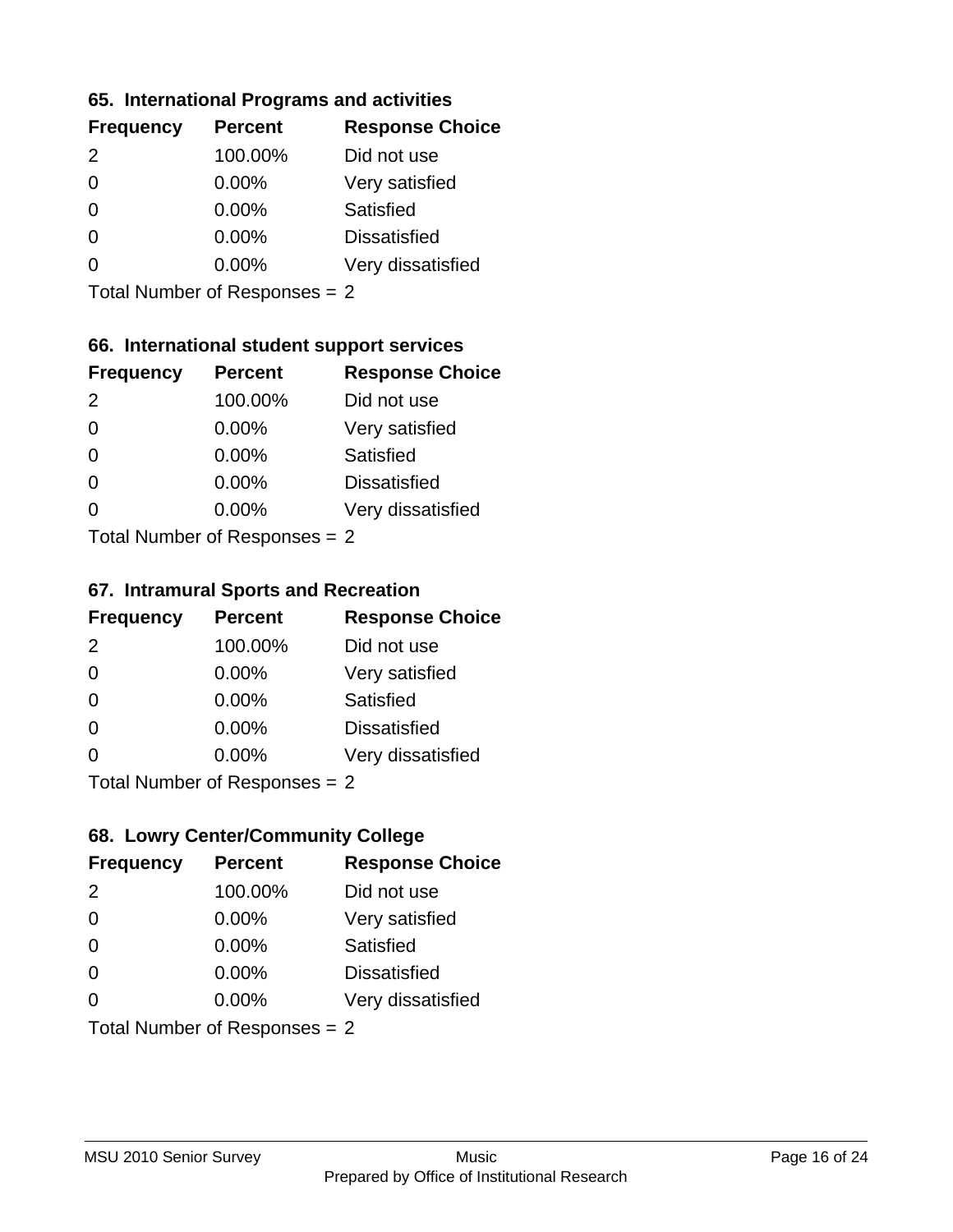## **69. Library**

| <b>Frequency</b> | <b>Percent</b> | <b>Response Choice</b> |
|------------------|----------------|------------------------|
| O                | 0.00%          | Did not use            |
| 1                | 50.00%         | Very satisfied         |
| 1                | 50.00%         | Satisfied              |
| 0                | $0.00\%$       | <b>Dissatisfied</b>    |
| 0                | $0.00\%$       | Very dissatisfied      |
|                  |                |                        |

Total Number of Responses = 2

# **70. MAP Report**

| <b>Frequency</b>                | <b>Percent</b> | <b>Response Choice</b> |
|---------------------------------|----------------|------------------------|
|                                 | 0.00%          | Did not use            |
| 1                               | 50.00%         | Very satisfied         |
| 0                               | 0.00%          | Satisfied              |
| 1                               | 50.00%         | <b>Dissatisfied</b>    |
|                                 | $0.00\%$       | Very dissatisfied      |
| Total Number of Responses $= 2$ |                |                        |

### **71. MSU Web site**

| <b>Frequency</b> | <b>Percent</b>                | <b>Response Choice</b> |
|------------------|-------------------------------|------------------------|
| $\Omega$         | $0.00\%$                      | Did not use            |
| -1               | 50.00%                        | Very satisfied         |
| -1               | 50.00%                        | Satisfied              |
| $\Omega$         | 0.00%                         | <b>Dissatisfied</b>    |
| ∩                | 0.00%                         | Very dissatisfied      |
|                  | Total Number of Responses = 2 |                        |

## **72. NCAA Sports**

| <b>Frequency</b>              | <b>Percent</b> | <b>Response Choice</b> |
|-------------------------------|----------------|------------------------|
| 1                             | 50.00%         | Did not use            |
| $\Omega$                      | 0.00%          | Very satisfied         |
| $\mathbf 1$                   | 50.00%         | Satisfied              |
| $\Omega$                      | 0.00%          | <b>Dissatisfied</b>    |
| ∩                             | $0.00\%$       | Very dissatisfied      |
| Total Number of Responses = 2 |                |                        |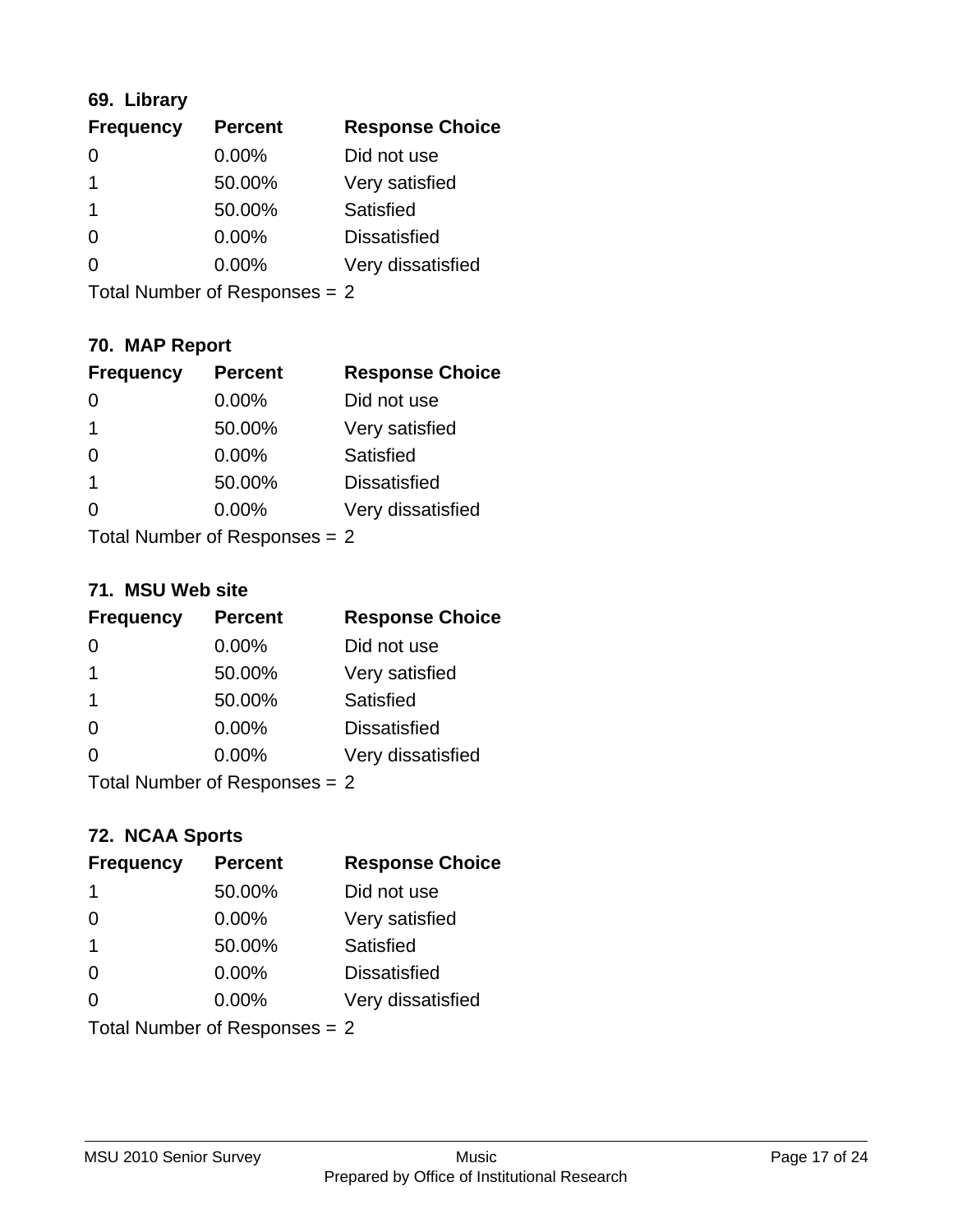### **73. Online courses that are not e-study**

| <b>Frequency</b> | <b>Percent</b> | <b>Response Choice</b> |
|------------------|----------------|------------------------|
| $\mathcal{P}$    | 100.00%        | Did not use            |
| 0                | $0.00\%$       | Very satisfied         |
| 0                | $0.00\%$       | Satisfied              |
|                  | $0.00\%$       | <b>Dissatisfied</b>    |
|                  | $0.00\%$       | Very dissatisfied      |
|                  |                |                        |

Total Number of Responses = 2

## **74. Racer Touch Registration**

| <b>Frequency</b>          | <b>Percent</b> | <b>Response Choice</b> |
|---------------------------|----------------|------------------------|
| $\Omega$                  | 0.00%          | Did not use            |
| 0                         | 0.00%          | Very satisfied         |
| 1                         | 50.00%         | Satisfied              |
| 1                         | 50.00%         | <b>Dissatisfied</b>    |
| 0                         | 0.00%          | Very dissatisfied      |
| Total Number of Desponses |                |                        |

Total Number of Responses = 2

## **75. Residential College programming and activities**

| <b>Frequency</b> | <b>Percent</b>                 | <b>Response Choice</b> |
|------------------|--------------------------------|------------------------|
| 2                | 100.00%                        | Did not use            |
| $\Omega$         | 0.00%                          | Very satisfied         |
| $\Omega$         | 0.00%                          | Satisfied              |
| $\Omega$         | 0.00%                          | <b>Dissatisfied</b>    |
| $\Omega$         | 0.00%                          | Very dissatisfied      |
|                  | Total Number of Decreases $-2$ |                        |

I otal Number of Responses = 2

## **76. Scholarships/grants/student employment**

| <b>Frequency</b> | <b>Percent</b>                | <b>Response Choice</b> |
|------------------|-------------------------------|------------------------|
| $\Omega$         | 0.00%                         | Did not use            |
| $\Omega$         | $0.00\%$                      | Very satisfied         |
| -1               | 50.00%                        | Satisfied              |
| -1               | 50.00%                        | <b>Dissatisfied</b>    |
| $\Omega$         | 0.00%                         | Very dissatisfied      |
|                  | Total Number of Responses = 2 |                        |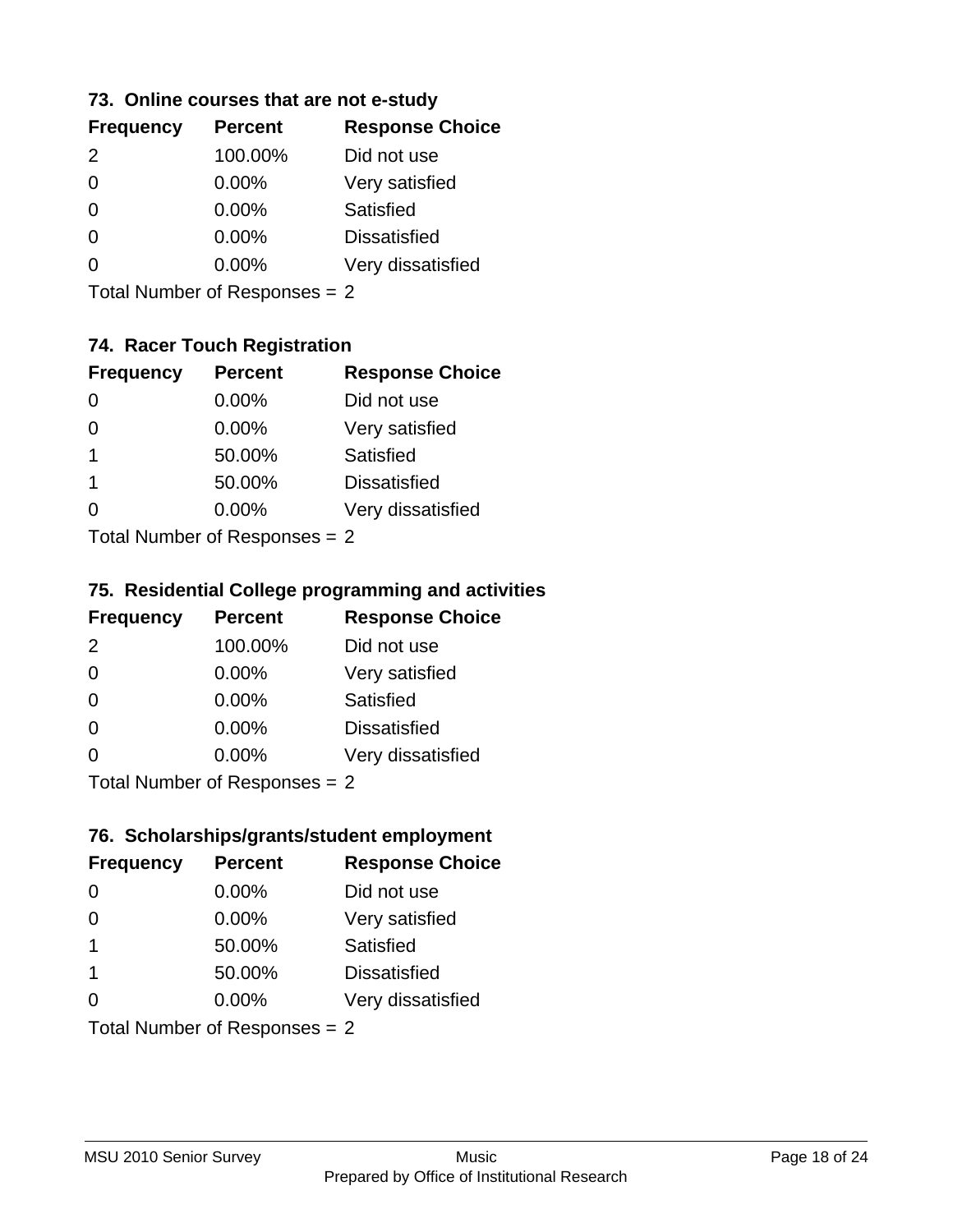### **77. Security Services**

| <b>Frequency</b> | <b>Percent</b> | <b>Response Choice</b> |
|------------------|----------------|------------------------|
|                  | 50.00%         | Did not use            |
| 0                | $0.00\%$       | Very satisfied         |
|                  | 50.00%         | Satisfied              |
| 0                | $0.00\%$       | <b>Dissatisfied</b>    |
|                  | $0.00\%$       | Very dissatisfied      |
|                  |                |                        |

Total Number of Responses = 2

## **78. Services for non-traditional students**

| <b>Frequency</b> | <b>Percent</b>            | <b>Response Choice</b> |
|------------------|---------------------------|------------------------|
| 2                | 100.00%                   | Did not use            |
| $\Omega$         | 0.00%                     | Very satisfied         |
| $\Omega$         | 0.00%                     | Satisfied              |
| $\Omega$         | 0.00%                     | <b>Dissatisfied</b>    |
| $\Omega$         | 0.00%                     | Very dissatisfied      |
|                  | Total Number of DoEROR 0. |                        |

Total Number of Responses = 2

## **79. Student Support Services (Trio)**

| <b>Frequency</b> | <b>Percent</b>                  | <b>Response Choice</b> |
|------------------|---------------------------------|------------------------|
| -1               | 50.00%                          | Did not use            |
| $\Omega$         | 0.00%                           | Very satisfied         |
| -1               | 50.00%                          | Satisfied              |
| $\Omega$         | 0.00%                           | <b>Dissatisfied</b>    |
| $\Omega$         | 0.00%                           | Very dissatisfied      |
|                  | $Total$ Number of Despasses $-$ |                        |

I otal Number of Responses = 2

## **80. Student PIN System**

| <b>Frequency</b> | <b>Percent</b>                | <b>Response Choice</b> |
|------------------|-------------------------------|------------------------|
| 0                | 0.00%                         | Did not use            |
| 2                | 100.00%                       | Very satisfied         |
| $\Omega$         | 0.00%                         | Satisfied              |
| $\Omega$         | $0.00\%$                      | <b>Dissatisfied</b>    |
| $\Omega$         | 0.00%                         | Very dissatisfied      |
|                  | Total Number of Responses = 2 |                        |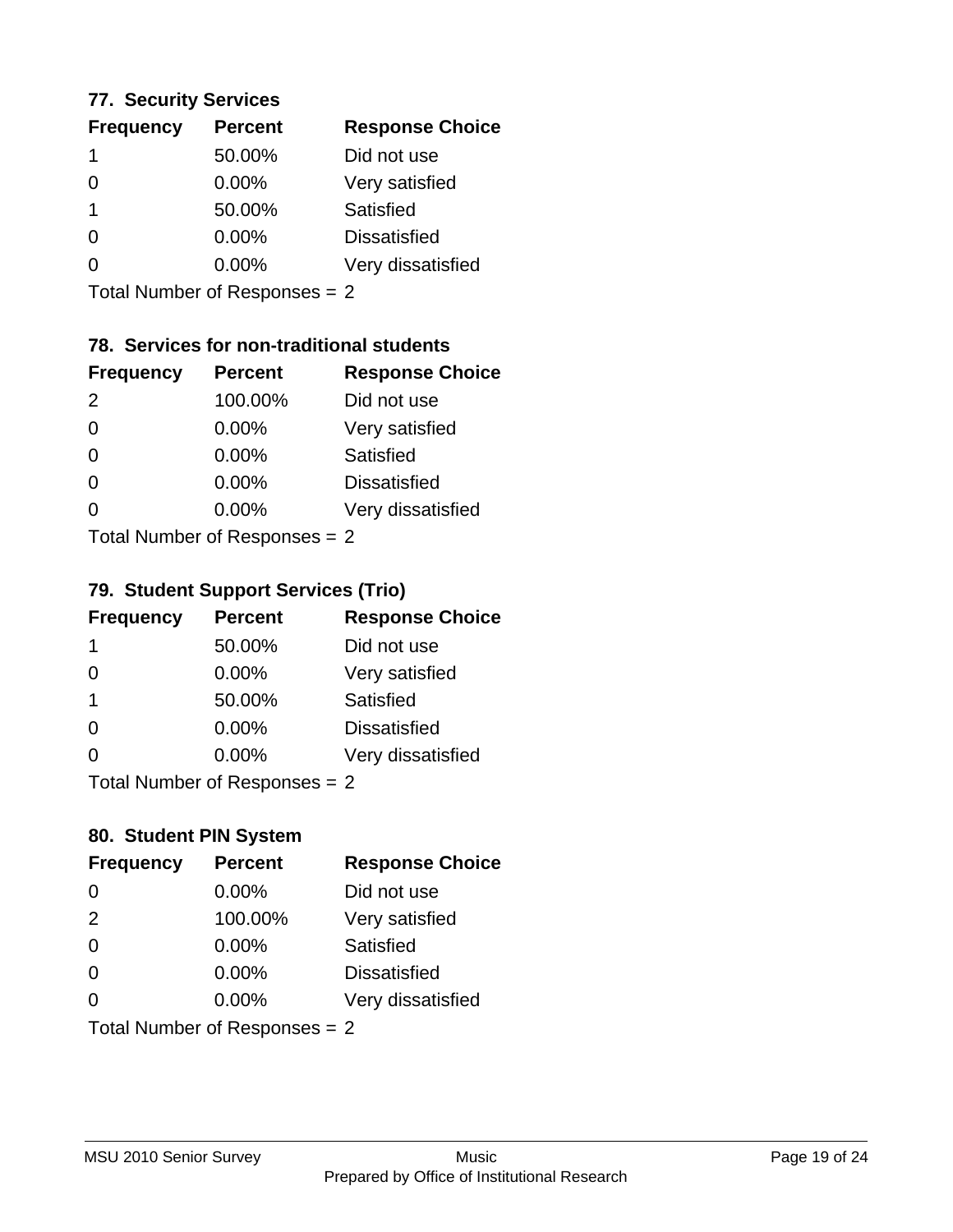## **81. Student Records/Transcript Services**

| <b>Frequency</b> | <b>Percent</b> | <b>Response Choice</b> |
|------------------|----------------|------------------------|
| 1                | 50.00%         | Did not use            |
| 0                | $0.00\%$       | Very satisfied         |
| 1                | 50.00%         | Satisfied              |
| 0                | $0.00\%$       | <b>Dissatisfied</b>    |
|                  | $0.00\%$       | Very dissatisfied      |

Total Number of Responses = 2

## **82. Computer and Internet access for study and research needs**

| <b>Frequency</b> | <b>Percent</b>                              | <b>Response Choice</b> |
|------------------|---------------------------------------------|------------------------|
| 1                | 50.00%                                      | Did not use            |
| 1                | 50.00%                                      | Very satisfied         |
| $\Omega$         | 0.00%                                       | Satisfied              |
| $\Omega$         | 0.00%                                       | <b>Dissatisfied</b>    |
| ∩                | 0.00%                                       | Very dissatisfied      |
|                  | $T$ at all Masseds and $D$ are a second $T$ |                        |

Total Number of Responses = 2

#### **83. Women's Center**

| <b>Frequency</b> | <b>Percent</b>             | <b>Response Choice</b> |
|------------------|----------------------------|------------------------|
| $\mathcal{P}$    | 100.00%                    | Did not use            |
| $\Omega$         | $0.00\%$                   | Very satisfied         |
| $\Omega$         | $0.00\%$                   | Satisfied              |
| $\Omega$         | 0.00%                      | <b>Dissatisfied</b>    |
| $\Omega$         | 0.00%                      | Very dissatisfied      |
|                  | Total Number of Deepersoon |                        |

Total Number of Responses = 2

### **84. To what extent did you participate in Residential College activities?**

| <b>Frequency</b> | <b>Percent</b>                | <b>Response Choice</b> |
|------------------|-------------------------------|------------------------|
| -1               | 50.00%                        | Did not participate    |
| $\Omega$         | 0.00%                         | Frequently             |
| $\Omega$         | $0.00\%$                      | Occasionally           |
| 1                | 50.00%                        | Seldom                 |
|                  | Total Number of Responses = 2 |                        |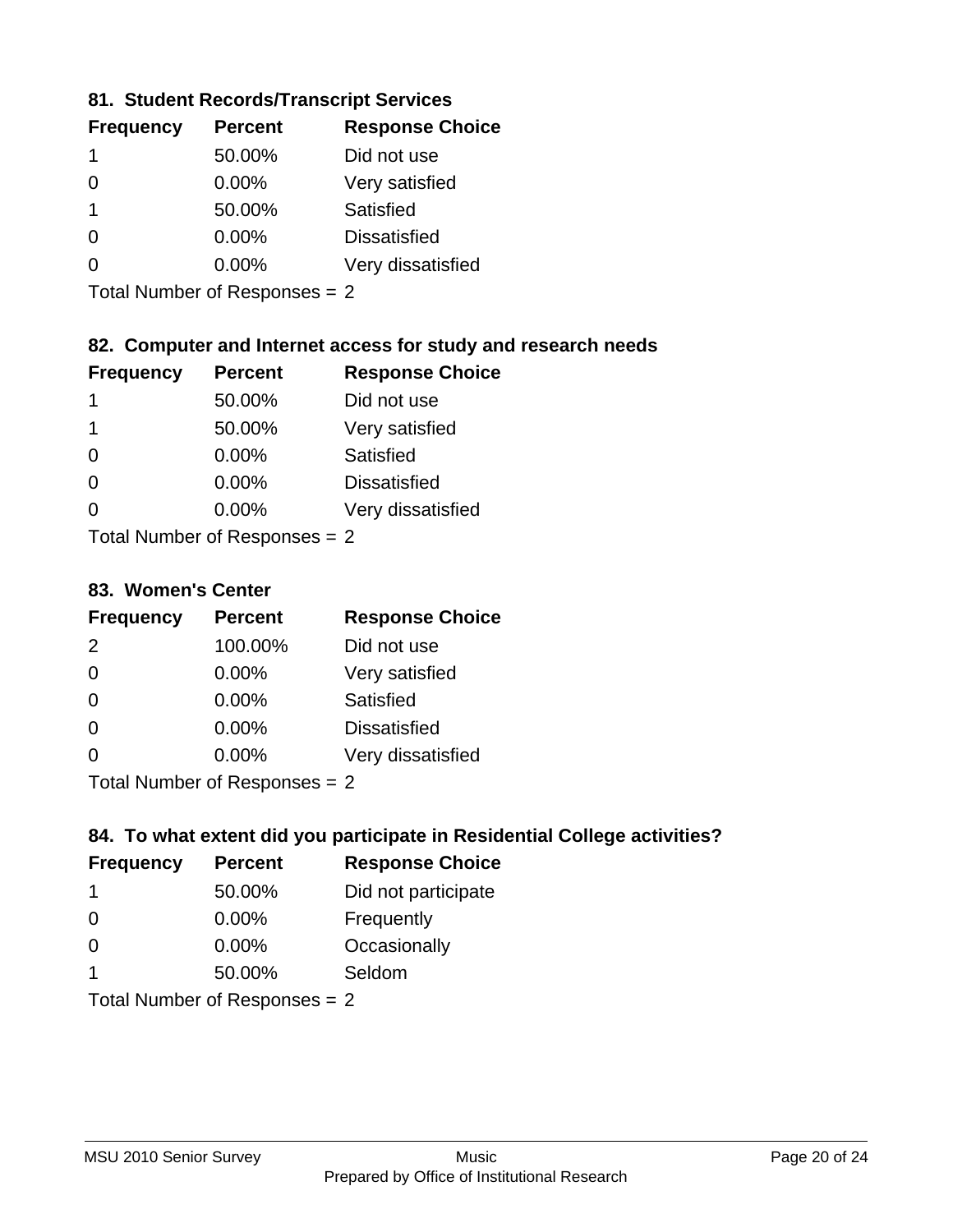| <b>Frequency</b> | <b>Percent</b> | <b>Response Choice</b>                 |
|------------------|----------------|----------------------------------------|
| 0                | $0.00\%$       | Not familiar with Residential Colleges |
| $\overline{0}$   | $0.00\%$       | Very positive                          |
| $\overline{2}$   | 100.00%        | <b>Positive</b>                        |
| $\overline{0}$   | $0.00\%$       | <b>Negative</b>                        |
| $\overline{0}$   | $0.00\%$       | Very negative                          |
|                  |                |                                        |

**85. Which phrase best describes your opinion of Residential Colleges?**

Total Number of Responses = 2

### **Questions 86-95**

**University Graduate." Please indicate how effective your MSU experience was in The University has formulated ten desired "Characteristics of the Murray State enhancing your abilities in each area.**

**86. Engage in mature, independent and creative thought and express that thought effectively in oral and written communication;**

| <b>Frequency</b> | <b>Percent</b> | <b>Response Choice</b> |
|------------------|----------------|------------------------|
|                  | 50.00%         | Very effective         |
|                  | 50.00%         | Effective              |
| $\Omega$         | $0.00\%$       | Ineffective            |
| O                | $0.00\%$       | Very ineffective       |

Total Number of Responses = 2

**87. Understand and apply the critical and scientific methodologies that** 

**academic disciplines employ to discover knowledge and ascertain its validity;**

| <b>Frequency</b> | <b>Percent</b>                                                                                                 | <b>Response Choice</b> |
|------------------|----------------------------------------------------------------------------------------------------------------|------------------------|
| $\Omega$         | 0.00%                                                                                                          | Very effective         |
| 2                | 100.00%                                                                                                        | Effective              |
| $\Omega$         | 0.00%                                                                                                          | Ineffective            |
| $\Omega$         | 0.00%                                                                                                          | Very ineffective       |
|                  | The INDIAN Contract Contract in the Contract of Contract of Contract of Contract of Contract of Contract of Co |                        |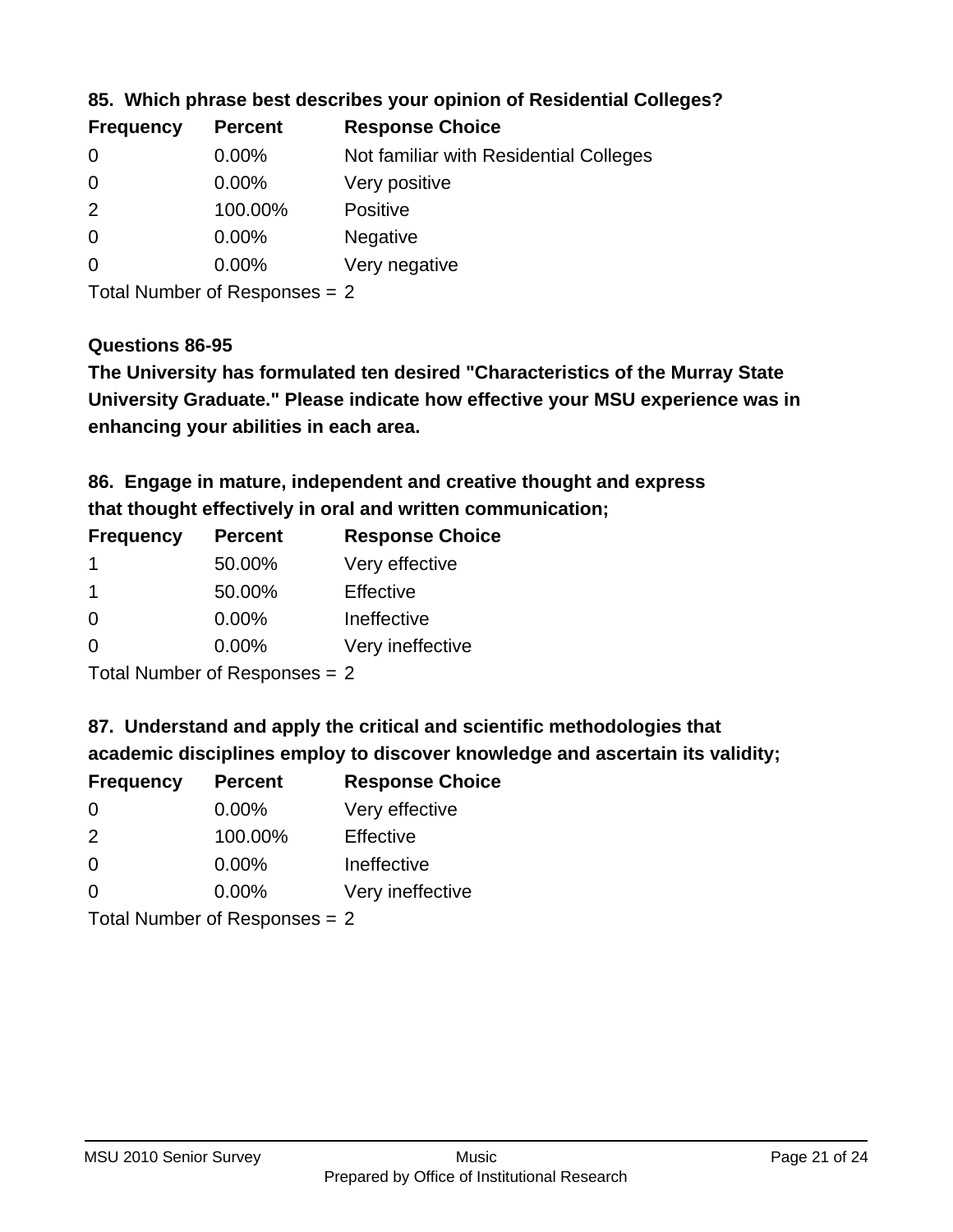### **88. Apply sound standards of information gathering, analysis and evaluation to reach logical decisions;**

| <b>Frequency</b> | <b>Percent</b> | <b>Response Choice</b> |  |
|------------------|----------------|------------------------|--|
| 0                | 0.00%          | Very effective         |  |
| 2                | 100.00%        | Effective              |  |
| $\overline{0}$   | 0.00%          | Ineffective            |  |
| $\overline{0}$   | 0.00%          | Very ineffective       |  |

Total Number of Responses = 2

# **89. Understand the roles and applications of science and technology in the solution of the problems of a changing world;**

| <b>Frequency</b>            | <b>Percent</b> | <b>Response Choice</b> |
|-----------------------------|----------------|------------------------|
| $\Omega$                    | 0.00%          | Very effective         |
| $\mathcal{P}$               | 100.00%        | Effective              |
| $\Omega$                    | $0.00\%$       | Ineffective            |
| $\Omega$                    | 0.00%          | Very ineffective       |
| Tatal Manualan af Dannannan |                |                        |

Total Number of Responses = 2

# **90. Demonstrate a critical understanding of the world's historical, literary, philosophical, and artistic traditions;**

| <b>Frequency</b> | <b>Percent</b> | <b>Response Choice</b> |
|------------------|----------------|------------------------|
|                  | 50.00%         | Very effective         |
| -1               | 50.00%         | Effective              |
| $\Omega$         | 0.00%          | Ineffective            |
| ∩                | 0.00%          | Very ineffective       |
|                  |                |                        |

Total Number of Responses = 2

# **91. Understand the dynamics of cultural diversity, of competing economic and political systems, and of complex moral and ethical issues;**

| <b>Frequency</b> | <b>Percent</b>                | <b>Response Choice</b> |
|------------------|-------------------------------|------------------------|
| $\Omega$         | $0.00\%$                      | Very effective         |
| 2                | 100.00%                       | Effective              |
| $\Omega$         | $0.00\%$                      | Ineffective            |
| $\Omega$         | $0.00\%$                      | Very ineffective       |
|                  | Total Number of Responses = 2 |                        |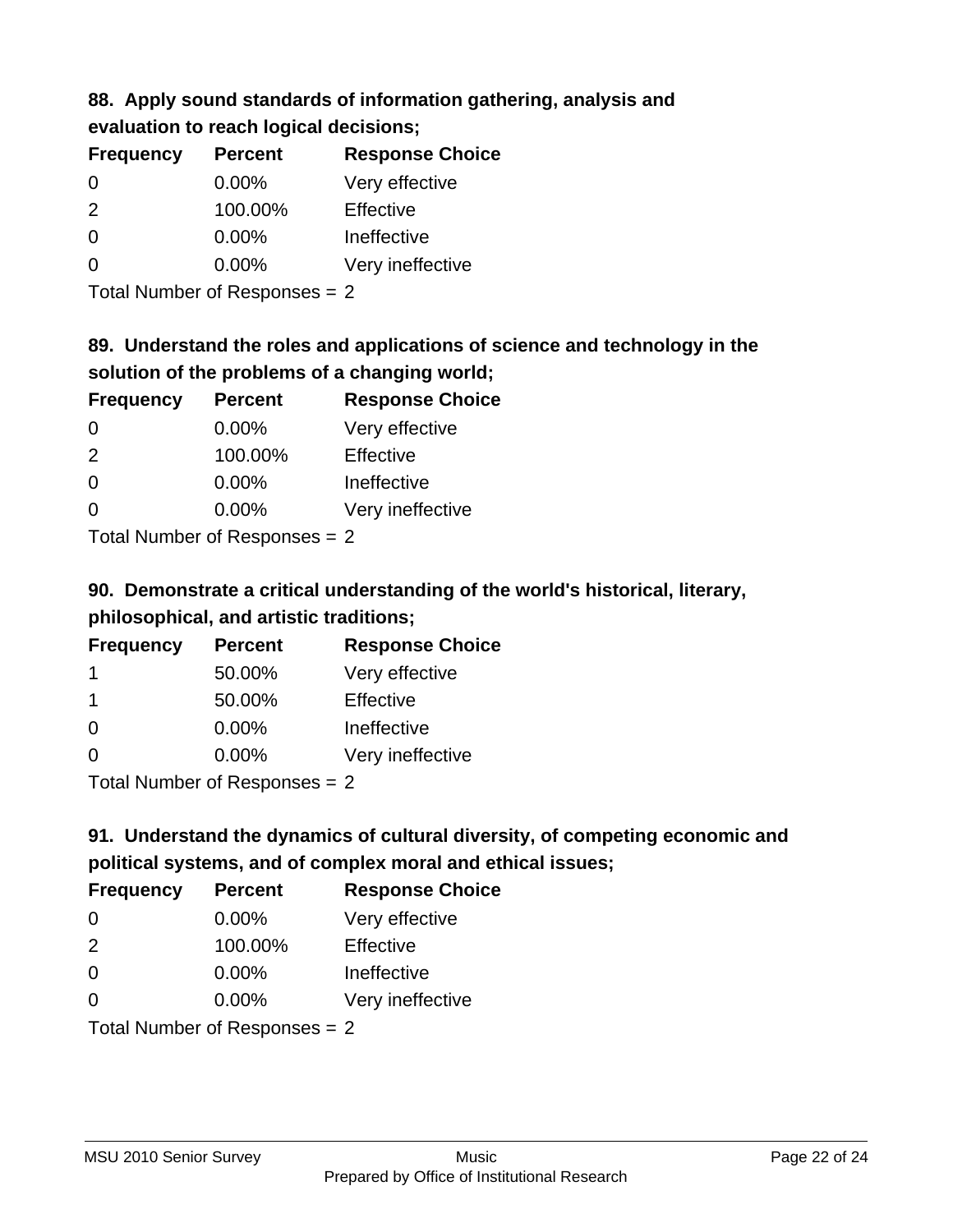## **92. Understand the nature of and engage in ethical behavior and**

## **responsible citizenship;**

| <b>Percent</b> | <b>Response Choice</b> |
|----------------|------------------------|
| 50.00%         | Very effective         |
| 50.00%         | Effective              |
| 0.00%          | Ineffective            |
| $0.00\%$       | Very ineffective       |
|                |                        |

Total Number of Responses = 2

# **93. Understand the importance of the behaviors necessary to maintain a healthy lifestyle;**

| <b>Frequency</b> | <b>Percent</b>                 | <b>Response Choice</b> |
|------------------|--------------------------------|------------------------|
| $\Omega$         | $0.00\%$                       | Very effective         |
| $\mathcal{P}$    | 100.00%                        | Effective              |
| $\Omega$         | 0.00%                          | Ineffective            |
| $\Omega$         | 0.00%                          | Very ineffective       |
|                  | Tatal Manufacture Construction |                        |

Total Number of Responses = 2

## **94. Demonstrate mastery of a chosen field of study; and**

| <b>Frequency</b> | <b>Percent</b> | <b>Response Choice</b> |
|------------------|----------------|------------------------|
|                  | 50.00%         | Very effective         |
|                  | 50.00%         | Effective              |
| $\Omega$         | $0.00\%$       | Ineffective            |
| $\Omega$         | $0.00\%$       | Very ineffective       |
|                  |                |                        |

Total Number of Responses = 2

## **95. Value intellectual pursuit and continuous learning in a changing world.**

| <b>Frequency</b>               | <b>Percent</b> | <b>Response Choice</b> |
|--------------------------------|----------------|------------------------|
| $\Omega$                       | 0.00%          | Very effective         |
| $\mathcal{P}$                  | 100.00%        | Effective              |
| $\Omega$                       | 0.00%          | Ineffective            |
| $\Omega$                       | 0.00%          | Very ineffective       |
| $Total Number of Denonone = 2$ |                |                        |